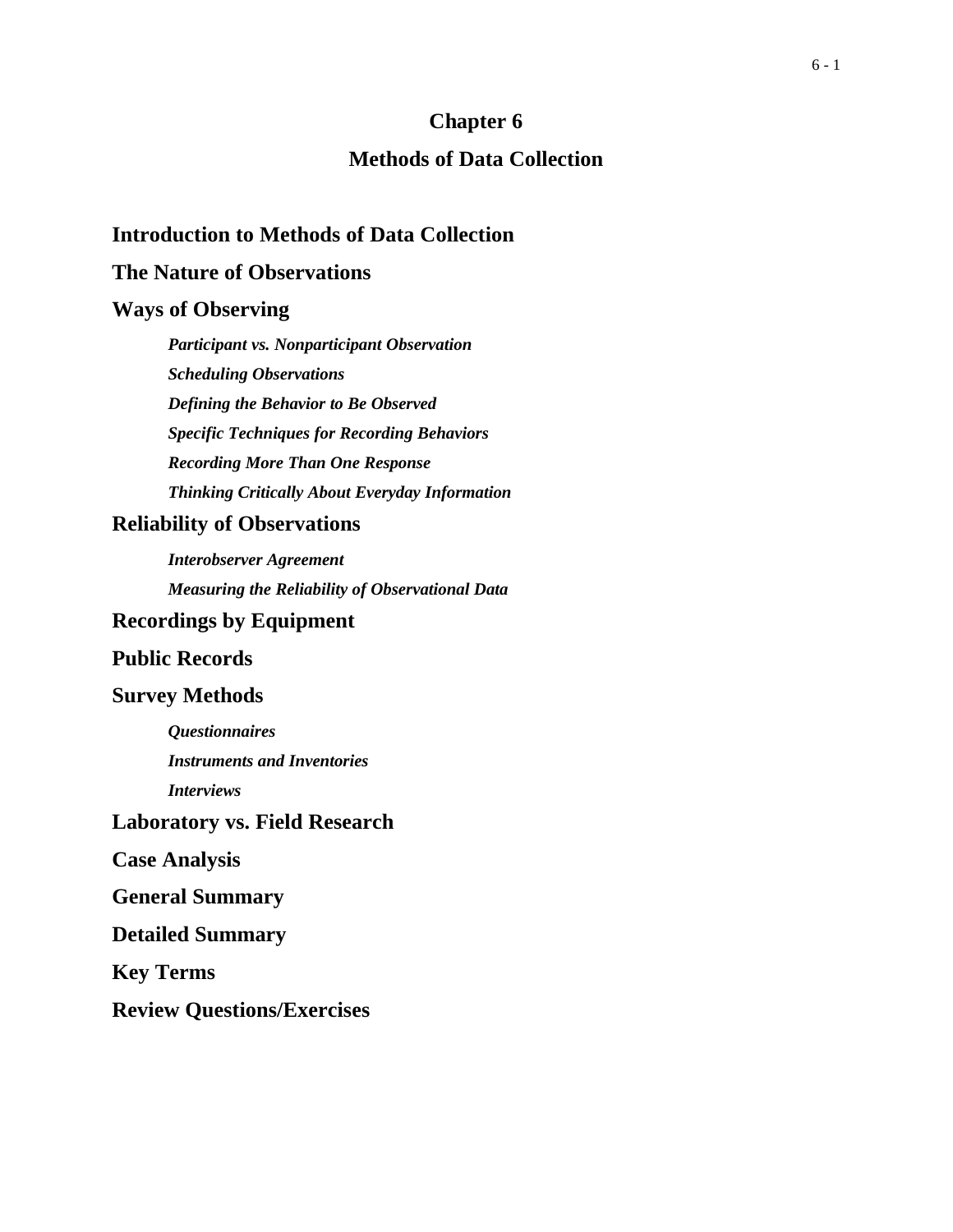## **Introduction to Methods of Data Collection**

By now, it should be abundantly clear that behavioral research involves the collection of data and that there are a variety of ways to do so. For example, if we wanted to measure aggressive behavior in children, we could collect those data by observing children with our eyes, by using equipment to measure the force with which they hit an object, by examining juvenile crime records, by surveying parents and teachers, by interviewing parents and teachers, or by administering an aggression scale to children. This is just a sample of the methods that are possible; we are sure that you could imagine many others. However, these examples do illustrate several distinctly different methods that can be used to collect data. As with most research design techniques, each method has advantages and limitations. Perhaps the most interesting and challenging of these is the method of observation. (In a sense, all of behavioral research is based upon observation. What we describe here is a specific kind of observational procedure.) Historically, behavioral research has relied heavily on this method, and it will undoubtedly continue to be a primary method for gathering behavioral data. Let's begin this chapter by discussing the nature of observations, the ways to make observations, and the reliability of observations. Following this discussion, we will turn to other methods illustrated by the examples above.

## **The Nature of Observation**

Observations involve the use of our sensory systems (including eyes and ears) to record behavior. They require that humans make *judgments* about the occurrence of the behavior, its frequency, its duration, or its latency. These measures are the basic data used to describe naturally occurring behavior or to assess the effects of our independent variable. Therefore, they must be gathered with care. Observations such as these (judgments that behavior has or has not occurred) are inherently more subjective than other data collection procedures. Because judgments are based on our perceptions, the same event occurring in the environment will be perceived differently by different people. We may observe Johnny chasing Mary around the playground and call it aggressive behavior. You may observe the same event and call it play behavior. Certainly, attention is one important factor. I may be attending to the conversation between two people, and you may be attending to the body language exhibited by those two people. As a result, we may interpret our observations similarly or differently.

Behavior measures based upon response categories such as play, aggression, and self-assertion are more complex than specific responses such as talking, walking, or attending. These, in turn, are very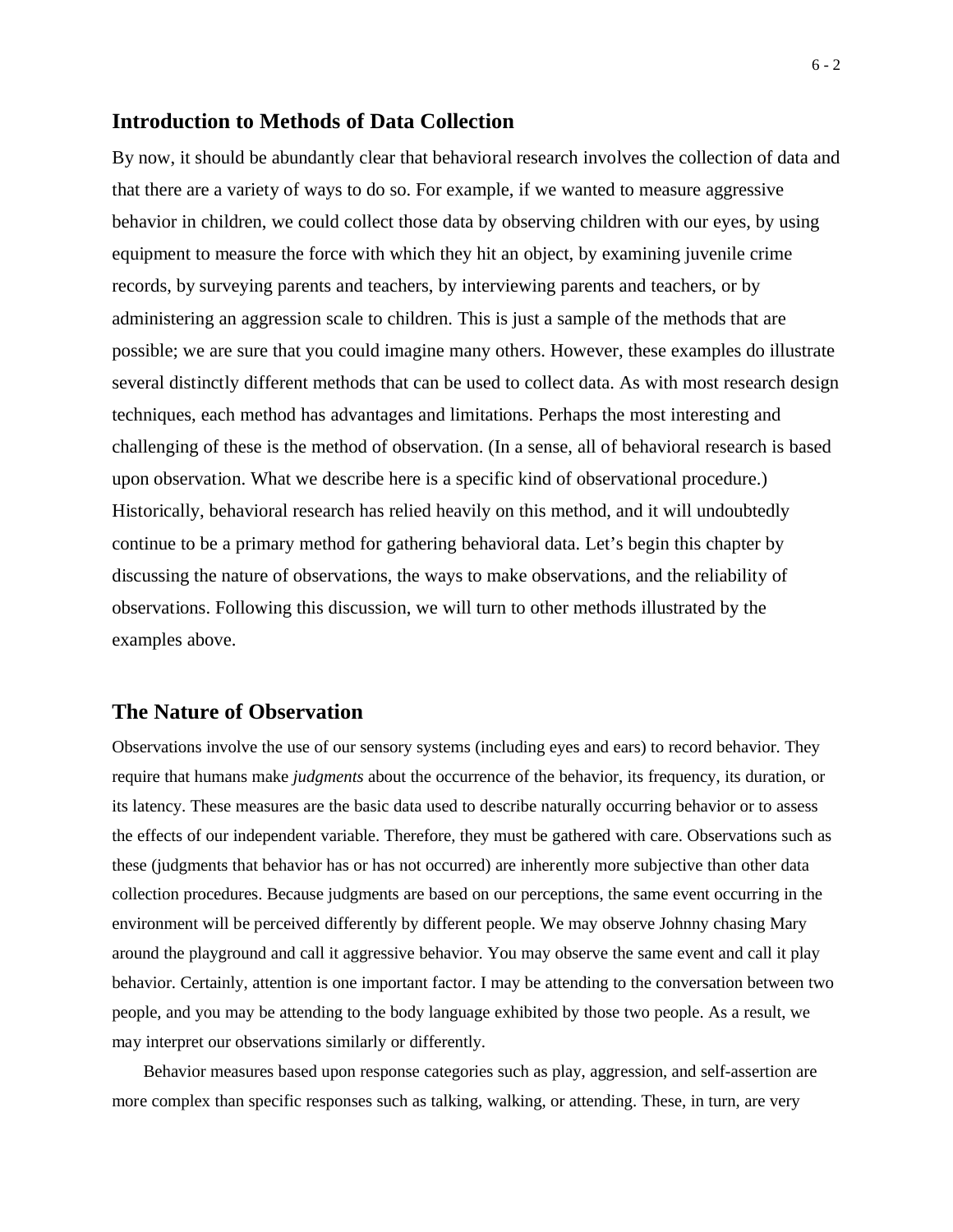different from the lever press, the key peck, heart rate, latency to respond, or eye blink responses. The recording of these behaviors is usually automated, and there is little doubt about the criteria used for their occurrence or nonoccurrence. They do not require the judgment of human observers.

Data derived from human observers are playing an increasingly important role in research, particularly in applied settings. They also play an important role in some laboratory settings. As you know, the interests of psychologists are extremely varied. This broad scope of interest has resulted in studying behavior under a wider variety of conditions than in the past. Some studies involve making unobtrusive observations of animals behaving in their natural settings, including primates and animals lower on the phylogenetic scale. Psychologists often record laboratory observations in addition to the behavior that is automatically recorded. These observations are often interesting behaviors in their own right. Applied psychologists sometimes encounter special problems. For example, behavior modification experts must be adept at recognizing when a given behavior achieves criterion (for example, when the sound made by a mute autistic child is sufficiently close to "mama" to warrant rewarding the child). Moreover, observers must be able to make fine distinctions between behaviors that are closer and more distant approximations to the criterion behavior. Similarly, those studying the effects of psychologically active drugs must attend to a wide variety of both specific responses and broader classes of behavior. Reliable observations are essential in assessing the treatment effects. In many instances, the primary and often the only data are derived from direct observation by the investigators. It is essential that these primary data be accurate, objective, and reliable.

In this chapter, we will discuss some problems associated with using human observers and some factors that decrease the accuracy and reliability of observations. We will also discuss some ways of assessing interobserver reliability. You should be aware that the method of observation does not apply to only some research designs. In fact, all of the research designs discussed in this book, both experimental and nonexperimental, can involve observation. One specific type of nonexperimental design, naturalistic observation, always involves observation; it will be discussed in Chapter 15.

# **Ways of Observing**

#### *Participant vs. Nonparticipant Observation*

There are two broad approaches to observing behavior: **participant observation** and **nonparticipant observation.** Participant observers conduct their observations "from the inside"; that is, the researcher is an integral part of the environment being observed. Nonparticipant observers conduct their observations "from the outside"; the researcher does not interact with those being observed.

The following extract describes the habituating techniques used by Jane Goodall to study the mountain gorilla in its natural habitat: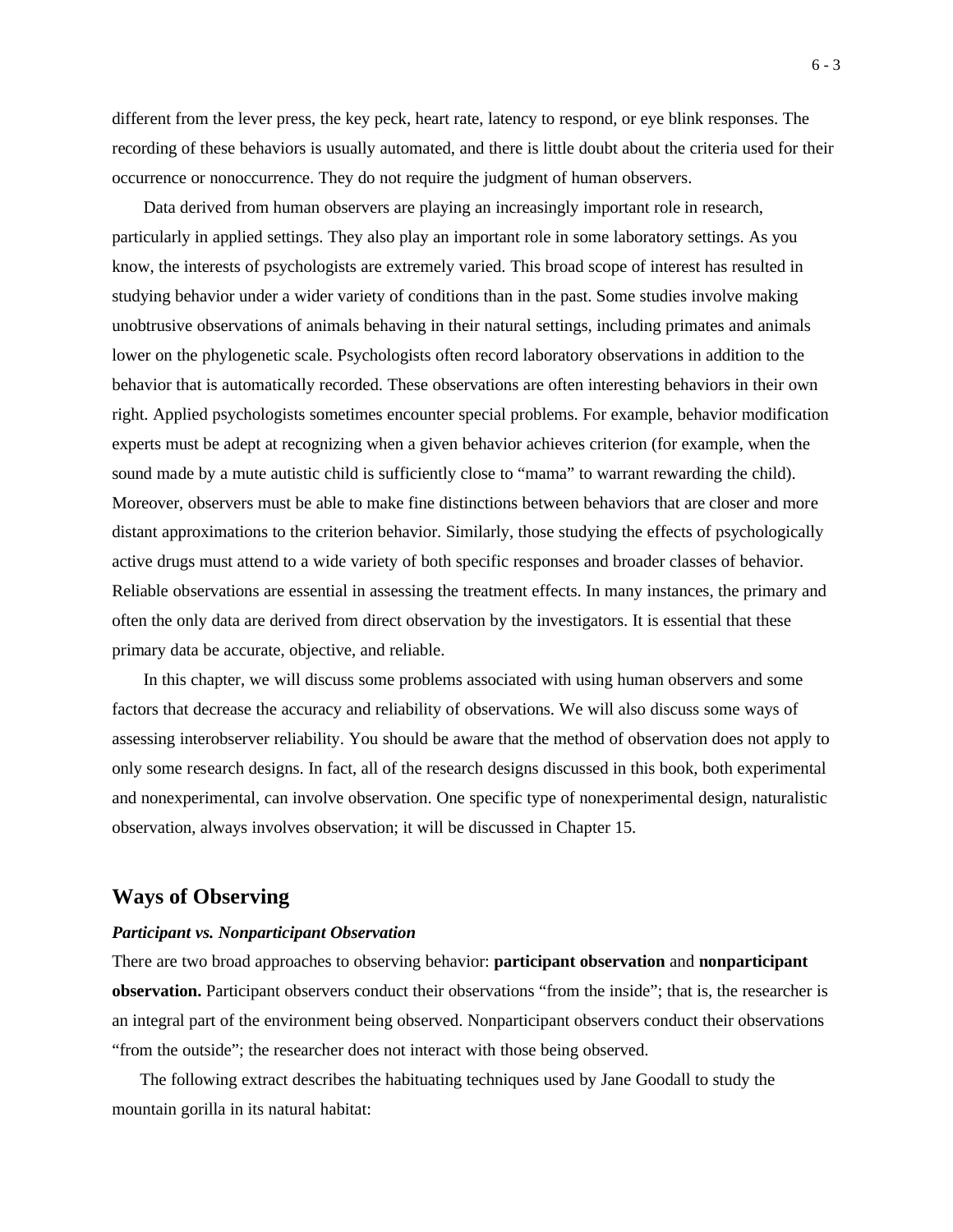My technique of habituating the gorillas was simple but essential, for I could only obtain unbiased data on their behavior if they remained relatively unaffected by my presence. I usually attempted to approach the group undetected to within about 150 feet before climbing slowly and in full view of the animals onto a stump or the low branch of a tree where I settled myself as comfortably as possible without paying obvious attention to them. By choosing a prominent observation post not only was I able to see the gorillas over the screen of herbs, but, reciprocally, they could inspect me clearly, which was the most important single factor in habituating the animals. Under such circumstances they usually remained in the vicinity to watch me, and even approached me to within 5 feet. (Schaller, 1963, p. 22)

This description of Jane Goodall's methodology suggests that she was a nonparticipant observer. However, if you are familiar with her work with gorillas, you know that the gorillas not only habituated to her presence but later began to interact with her. At this point, she became a participant observer.

Let us imagine that we want to observe 9-year-old children on the playground and that we want to record frequency of aggressive behavior. After establishing an operational definition of aggressive behavior, we must decide how the observations will be made. Several options are available. As a participant observer, you could play with the children on the playground and make them aware that you are observing their behavior. Another option as a participant observer is to play with the children on the playground without making them aware that you are observing their behavior. A third option is to be a nonparticipant observer, observing the children "from a distance" and making them aware that you are observing their behavior. A final option is to be a nonparticipant observer, observing the children "from a distance" without their awareness. Note that "from a distance" may refer literally to a geographic distance or may represent a method such as a one-way mirror or a hidden camera. So, which method would you use? If you are already considering the pros and cons of each approach, then you are thinking like a behavioral scientist!

Whether you are observing gorillas in the rainforest or children on the playground, you will probably not be able to observe them continuously. Scheduling observations is therefore an important consideration.

#### *Scheduling Observations*

Decisions must be made regarding frequency, duration, and time of day for scheduling observations. These decisions depend upon the purposes to be served by the observations. Researchers may only be interested in a restricted, narrow time period, or they may be interested in a broad, representative time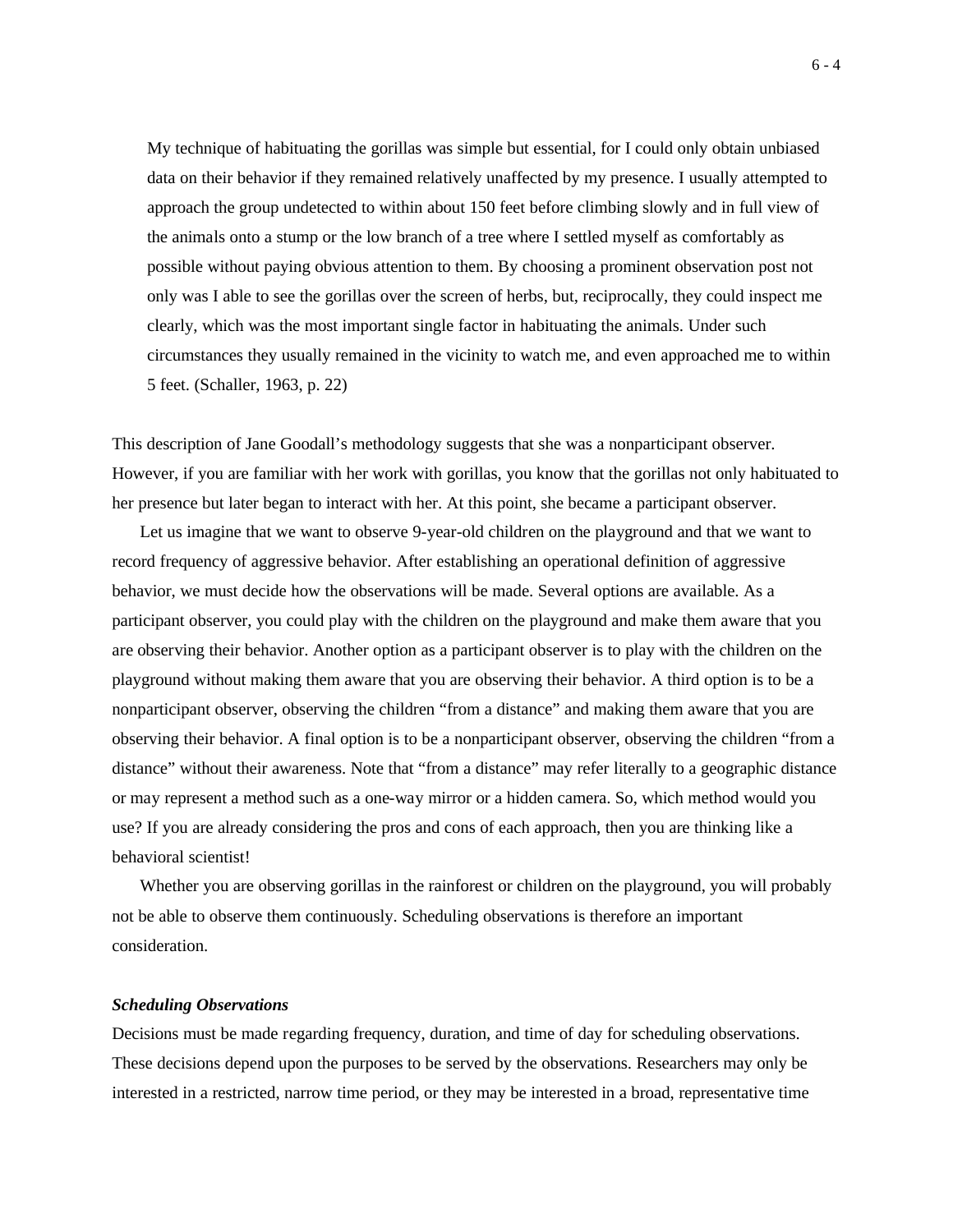period. If you are interested in a representative description of naturally occurring behavior, it is necessary to observe over many different time periods and across several days. Jane Goodall's description of primate behavior under natural conditions is an excellent example. Laboratory studies, in contrast, often follow a rigid schedule in that the experiment takes place at the same time each day for an hour or more. In this case, the observation period is confined to the laboratory session time. An applied program would follow a different approach. A behavior modification program dealing with disruptive and unruly behavior in social settings would require that observations be made in each setting where the disruptions occur. Whatever the purpose of the observations, individual observation sessions should be sufficiently long to provide an adequate sample of the response of interest. Behaviors that occur with a low frequency may require longer observation periods than high-frequency behaviors. For some purposes, it may be necessary to sample a behavior at different times during the day to determine its range and variability. For most studies, however, observations are made at the same time each day so that observations are made under similar conditions from day to day.

If the occurrence or nonoccurrence of complex behavior is being judged, the criteria for establishing the presence of this behavior must be established. Before the behavior is recorded as present, these criteria must be satisfied. To minimize the observer's drifting away from the originally established criteria, a periodic review should be scheduled during the course of observing. Although **observer drift** has been a problem in some studies, it is usually correctable.

#### *Defining the Behavior to Be Observed*

As we have noted, our concern is to make observations that are both objective and reliable. We want to maximize "pure" observations and minimize the degree to which our observations are affected by our own interpretations and inferences. To this end, we attempt to define the dependent variable (behavior) in terms of specific observable responses and to specify clearly the criteria for judging when the behavior has occurred. As discussed in Chapter 5, we need clear operational definitions for behaviors to be observed. This is an important step if we are to ensure that different observers make similar observations. A good response measure will have relatively high interobserver agreement. The more precise we are in specifying our definition of a response or of the behavioral criteria, the higher the interobserver agreement will be. For example, if we were interested in the self-mutilating behavior of an autistic child, it would be unsatisfactory to instruct the observers to record every instance of self-mutilating behavior. The term is too broad, abstract, and undefined to be useful or to assure agreement among observers. However, if we operationally defined self-mutilating behavior as "head banging," "biting one's body," or "beating oneself with fists," we could more easily and reliably measure this class of behavior. Similarly, if observers are instructed to record incidents of children's aggressive behavior on the playground, one observer's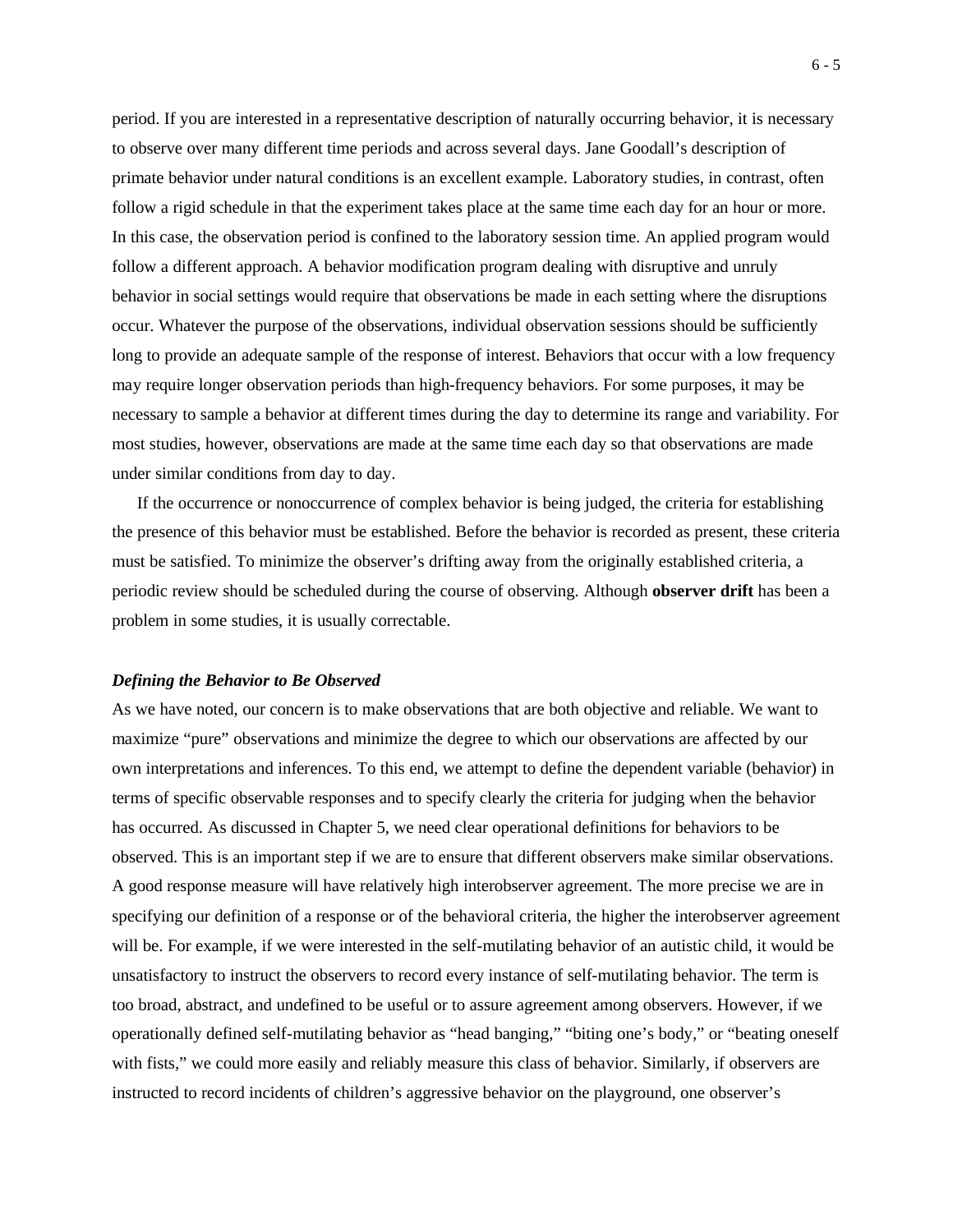perception of aggression could be quite different from another observer's perception of aggression. Again, an operational definition is needed so that we know specifically what is being measured.

#### *Specific Techniques for Recording Behaviors*

Consider the following. A research team is interested in observing the self-mutilating behavior of children diagnosed as autistic. Having decided on a satisfactory operational definition of the target behavior, the team must now decide on the observational technique to use. Three choices are commonly available: (1) count the number of occurrences of self-mutilating behavior during an observational session (frequency method); (2) record the period of time during which the target behavior lasts (duration method); or (3) break the observational sessions into equal time intervals and record the occurrence of self-mutilating behavior within each interval (interval method). Let's take a closer look at each technique.

*Frequency Method.* The **frequency method of observation** is simple, straightforward, and easily understood. The observer simply counts the number of occurrences of the behavior of interest in a given interval of time. The interval of time is arbitrary; it may be as little as a few minutes or as much as several hours. Further, it may be based on one observation session, or it may run across many sessions over several days. Often, the investigator is only interested in the frequency of the observations in a given session and not in changes that may occur during that session. However, when the interest centers on assessing change or obtaining interobserver agreement within a session, the session may be divided into smaller, equal time intervals. For example, a 60-minute session may be divided into ten 6-minute intervals, and changes in frequency can be observed across this entire interval. Usually, observation periods are of the same duration from day to day. If not, then comparing frequencies based on 15 minutes with those based on 30 minutes would not be appropriate. If different durations are used, it is necessary to convert frequency to response rate. This measure can easily be derived by dividing the frequency of the response by the unit of time—for example, responses per minute. The frequency method of recording observational data is most appropriate with discrete responses that take a relatively constant period of time to complete—for example, number of cigarettes smoked, number of words spoken, or number of head-banging incidents.

Responses occurring over long periods of time would not be appropriate for the frequency method. Responses such as time spent talking, sleeping, eating, or observing would be inappropriate. Counting these observations would be wasteful of information, and counting their frequencies might not be a sensitive way to assess a treatment effect. For these responses, the duration method is more appropriate.

Frequency measures, particularly rate measures, are popular among psychologists interested in the experimental analysis of behavior. In applied settings, attempts are often made to modify both excesses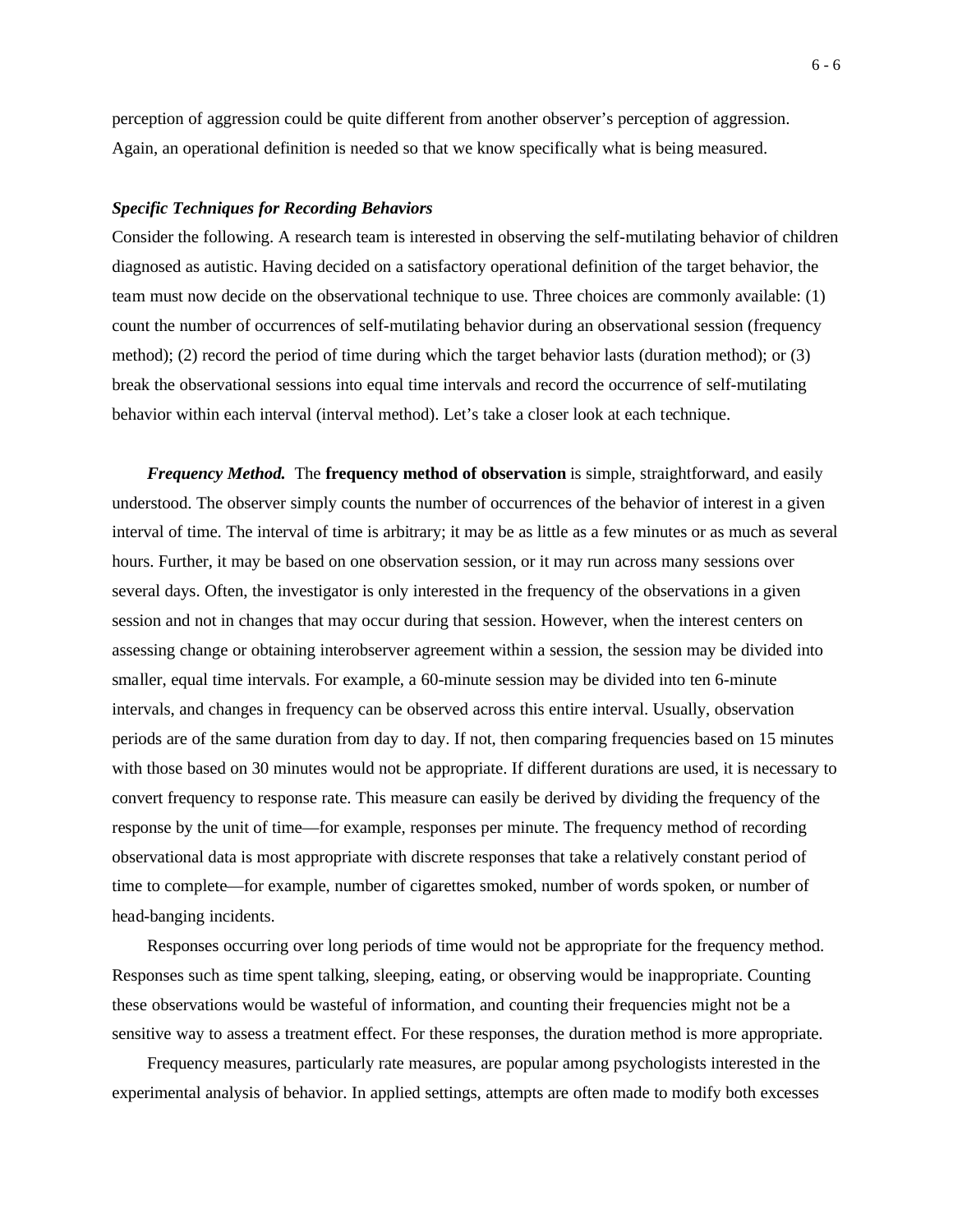(such as fighting) and deficits of behavior (such as not talking). In these settings, monitoring frequency is obviously important. Moreover, frequency and rate measures have been shown to be sensitive to contingencies of reinforcement.

*Duration Method*. As we noted, in those instances where response duration is long and/or the occasions of its occurrence relatively infrequent (such as sleep or inactivity), it is usually inappropriate to record frequency. Instead, we want to measure the duration of the response. For example, using the **duration method of observation,** we might measure the duration of time spent either in solitary or in social activity. Using a stopwatch or an event recorder, the observer activates the instrument when the behavior begins and terminates the time recording when the behavior ends. Even though response frequency is not of primary interest, it is possible to obtain a frequency measure by simply counting the number of times the recording instrument was activated. Judging when a response is initiated or terminated can often be difficult. For example, imagine you are studying the talking of an autistic child. There may be many pauses of varying duration, brief interruptions**,** or changes in the intensity of the behavior that requires a judgment as to whether a different response occurred. It is important that another observer (interobserver agreement) be able to make similar observations. Consequently, the decisions must be made as objective as possible.

*Interval Method*. The **interval method of observation** is the most flexible and widely used recording method. This method permits the recording of any behavior, whether discrete (head banging) or continuous (sleeping). With this method, the observation period is broken into equal intervals, the size of which varies with the particular observations of interest. Behavior is recorded as occurring (yes) or not occurring (no) in each interval. The interval size may be as short as a few seconds or as long as a few minutes, depending on the behavior under observation. A desirable time interval is long enough to accommodate a single response but not long enough to accommodate more than one response. Research interest is focused on the number of intervals during which the response occurs. For high-rate, shortduration responses, the interval should be short so that no more than one response per interval will occur. If more than a single discrete response can occur per interval, then counting the intervals may underestimate the frequency of the observed behavior. In contrast, if the intervals are so short that a single response can fall into two or more intervals, counting the intervals in which a response occurs may overestimate the frequency of behavior.

Obviously, the criterion for occurrence or nonoccurrence of behavior must be clear so that its occurrence can be quickly and reliably determined. The problem is more difficult than it at first appears because only a portion of the behavior may occur in a given interval. It becomes even more difficult if the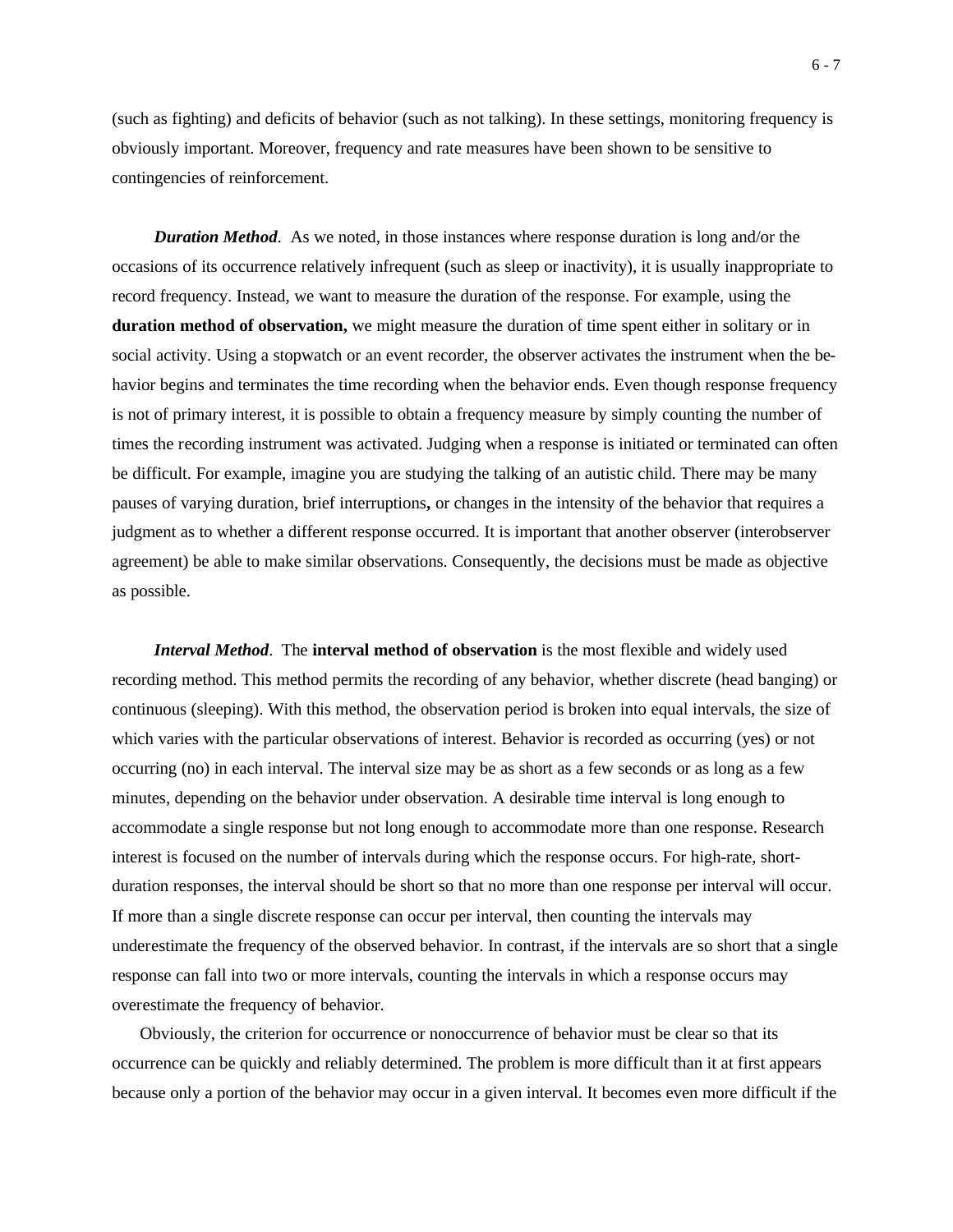observer is recording several different responses concurrently. When this happens, a decision rule is sometimes adopted; if a response fills one-half or more of the interval, it is scored as occurring in that interval. For continuous responses (such as talking), each interval in which talking occurred would be scored as an occurrence. Therefore, the interval scoring method allows the investigator to derive both frequency (discrete responses) and duration (continuous responses) data.

#### *Recording More Than One Response*

With the interval method, it is common to score several different responses that occur concurrently in an interval. When this is done, it is essential to reserve time at the end of each interval for recording whether the different behaviors occurred. We will first give an example of scoring one response across different participants. Then, we will give an example of scoring multiple responses.

Let us assume that our observational period will be daily 30-minute sessions and we are interested in the occurrence or nonoccurrence of a single behavior. We decide that an interval size of 30 seconds is appropriate for our response. Therefore, we would divide the 30-minute session into 60 30-second intervals. For each of these 30-second intervals, we would record whether or not the behavior occurred. If we were observing three participants, our scoring sheet would look like Table 6.1. Please note the documentation required for each scoring sheet. This is important information that can easily be forgotten if not recorded in permanent form.

| Table 6.1<br><b>Interval Scoring Sheet for a Single Response With Three Participants</b> |  |         |   |                     |   |         |         |           |   |         |  |
|------------------------------------------------------------------------------------------|--|---------|---|---------------------|---|---------|---------|-----------|---|---------|--|
| Experiment:                                                                              |  |         |   | Researcher:         |   |         |         | Observer: |   |         |  |
| Participants:                                                                            |  |         |   | Location:           |   |         |         | Date:     |   |         |  |
| Time:                                                                                    |  |         |   | Behavior:<br>Codes: |   |         |         |           |   |         |  |
|                                                                                          |  |         |   |                     |   |         |         |           |   |         |  |
|                                                                                          |  |         |   | Intervals           |   |         |         |           |   |         |  |
|                                                                                          |  |         | 2 | 3                   | 4 | 5       | 6       | 7         |   | 60      |  |
| Participant 1                                                                            |  | $+ -$   |   | $+$ $-$             |   | $+$ $-$ | $+$ $-$ | $+$ $-$   | . | $+$ $-$ |  |
| Participant 2                                                                            |  |         |   | $\pm$               |   | $+$     | $+$ $-$ | $+$ $-$   | . | $+$ $-$ |  |
| Participant 3                                                                            |  | $+$ $-$ |   | $+$                 |   | $+$ $-$ | $+$ $-$ | $+$ $-$   | . | $^{+}$  |  |

Because we are recording only one response or one kind of behavior whenever it occurs during the interval, we can circle the + as soon as it is observed. If, by chance, the response occurs again in that same interval, we would simply ignore it. Finally, we would circle the minus sign if the behavior did not occur during the interval.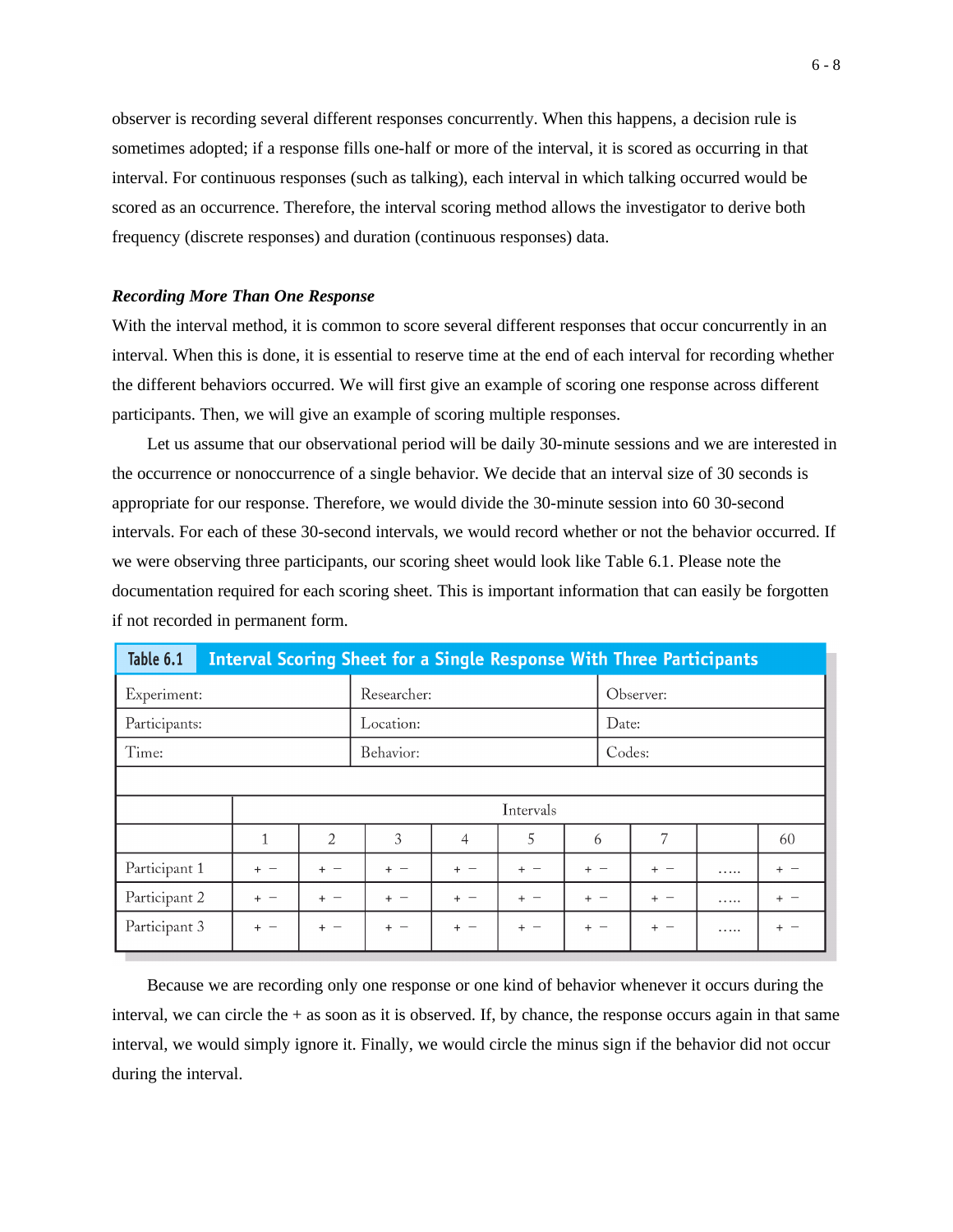When several participants are observed during each session, only a single participant is observed at any given time. Thus, if there were 60 intervals, each participant would be observed independently 60 times. You could start with Interval 1, Participant 1, go to Interval 1, Participant 2, then to Interval 1, Participant 3. Then you could begin the sequence again with Interval 2.

When more than one behavior is being observed and recorded, it may be necessary to reserve a part of the interval for scoring purposes. Otherwise, the time it takes to record the occurrence or nonoccurrence of several responses may interfere with the task of observing. As a result, some responses may be missed. It is not difficult to reserve time for recording purposes. With our 30-second interval, we could designate the first 25 seconds for observing and the last 5 seconds for recording. If we were observing smiling (S), frowning (F), hitting (H), and biting (B), our data sheet might look like Table 6.2. If any of the behaviors occurred during the 25-second observation period, we would record it during the 5-second recording period simply by circling the proper code.

| Table 6.2    | <b>Interval Scoring Sheet for a Single Participant and Four Different Responses</b> |           |                                                 |                             |                             |                 |  |
|--------------|-------------------------------------------------------------------------------------|-----------|-------------------------------------------------|-----------------------------|-----------------------------|-----------------|--|
| Experiment:  |                                                                                     |           | Researcher:                                     |                             | Observer:                   |                 |  |
| Participant: |                                                                                     |           | Location:                                       |                             | Date:                       |                 |  |
| Time:        |                                                                                     |           | Behavior: smiling, frowning,<br>hitting, biting |                             | $\text{Codes: } S, F, H, B$ |                 |  |
|              |                                                                                     |           |                                                 |                             |                             |                 |  |
|              |                                                                                     | Intervals |                                                 |                             |                             |                 |  |
|              |                                                                                     |           | 2                                               | 3                           |                             | 60              |  |
| Participant  |                                                                                     | S F H B   | S F H B                                         | $\vert F \vert$<br>H B<br>S | .                           | F<br>$H$ B<br>S |  |

We should note that when short intervals are used, it may be necessary to use a signaling device to identify the beginning and end of each interval. A cassette recorder with an earpiece can fill the bill admirably. The precise time intervals can be recorded prior to making observations, and listening to the tape can pace the observers through the session, telling them exactly when to observe and when to record. With time intervals of 30 seconds, the tape could be arranged to signal the beginning of the observation interval by prerecording "Time Interval 1, Begin" and 25 seconds later "Time Interval 1, Record." Then the tape would identify "Time Interval 2, Begin," and so on. This procedure could be used when there is more than one observer. By coupling the recorder with two or more earpieces, we would have an excellent means of assuring ourselves that the investigators are observing and recording the same time periods. This achievement is particularly important to assess interobserver agreement.

After the experiment is completed, the interval observations can be converted into percentages. This is done by taking the number of intervals in which the response occurred, dividing it by the total number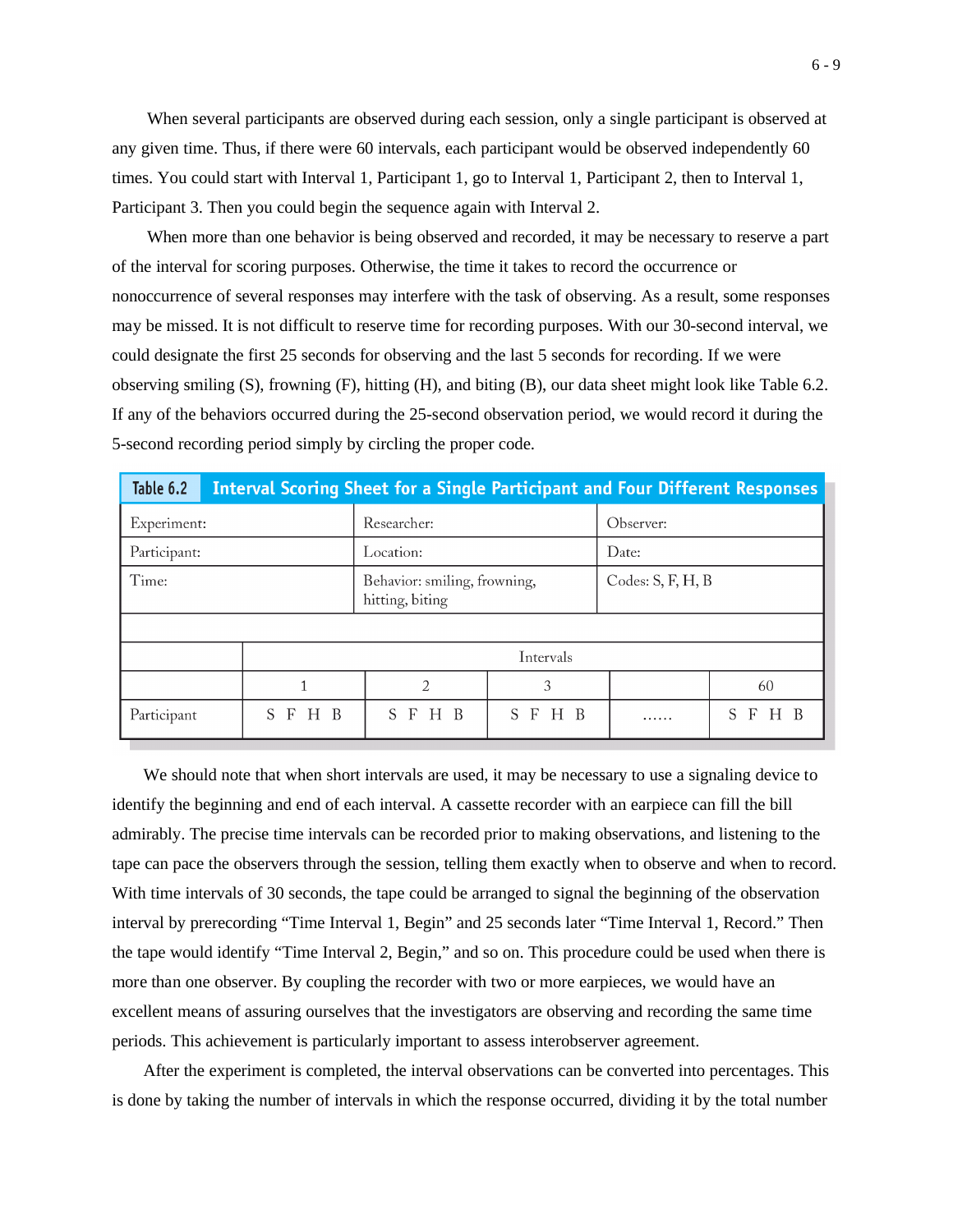of intervals, and then multiplying by 100. Thus, if a response was observed during 12 out of 60 observational periods, the percentage would be:  $12 / 60 \times 100 = 20\%$ .

Before we consider the issue of reliability of observations, let's think about an MSNBC news report of a study that examined poor posture associated with the use of school backpacks by children (see "Thinking Critically About Everyday Information").

## **Thinking Critically About Everyday Information: School Backpacks and Posture**

A news report by MSNBC describes a study in which children were observed carrying school backpacks. The article states:

Thirteen children ages 8 and 9 walked about 1,310 feet without a backpack, and wearing packs weighing 9 and 13 pounds, while researchers filmed them with a high-speed camera. . . . The kids did not change their strides, the images showed. Instead, the youngsters bent forward more as they tried to counter the loads on their backs, and the heavier loads made them bend more, the study found. As they grew more tired, their heads went down, Orloff said.

Think about the following questions:

- Would you classify this as participant or nonparticipant observation? With awareness or without awareness?
- Could the answer to the previous question have influenced the children's behavior? If so, in what way?
- How could the dependent variables "stride" and "bend" be defined in terms that would permit quantitative measurement?
- Why do you believe the researcher used a high-speed camera instead of simply having human observers record observations?

SOURCE: Retrieved June 11, 2003, online at http://www.msnbc.com/news/922623.asp?0si=-

# **Reliability of Observations**

It is important to undertake a periodic check of the accuracy of your recorded observations by having another observer *independently* record his or her observations for the same time periods*.* These **independent observations** must not be influenced by the original observer's opinions or behavior. To accomplish this objective, it may be necessary to shield the two observers from each other. Even subtle recording movements on the part of one observer may be sufficient to bias the other observer. Having assured ourselves that the observations are independent, we can do a check for interobserver reliability.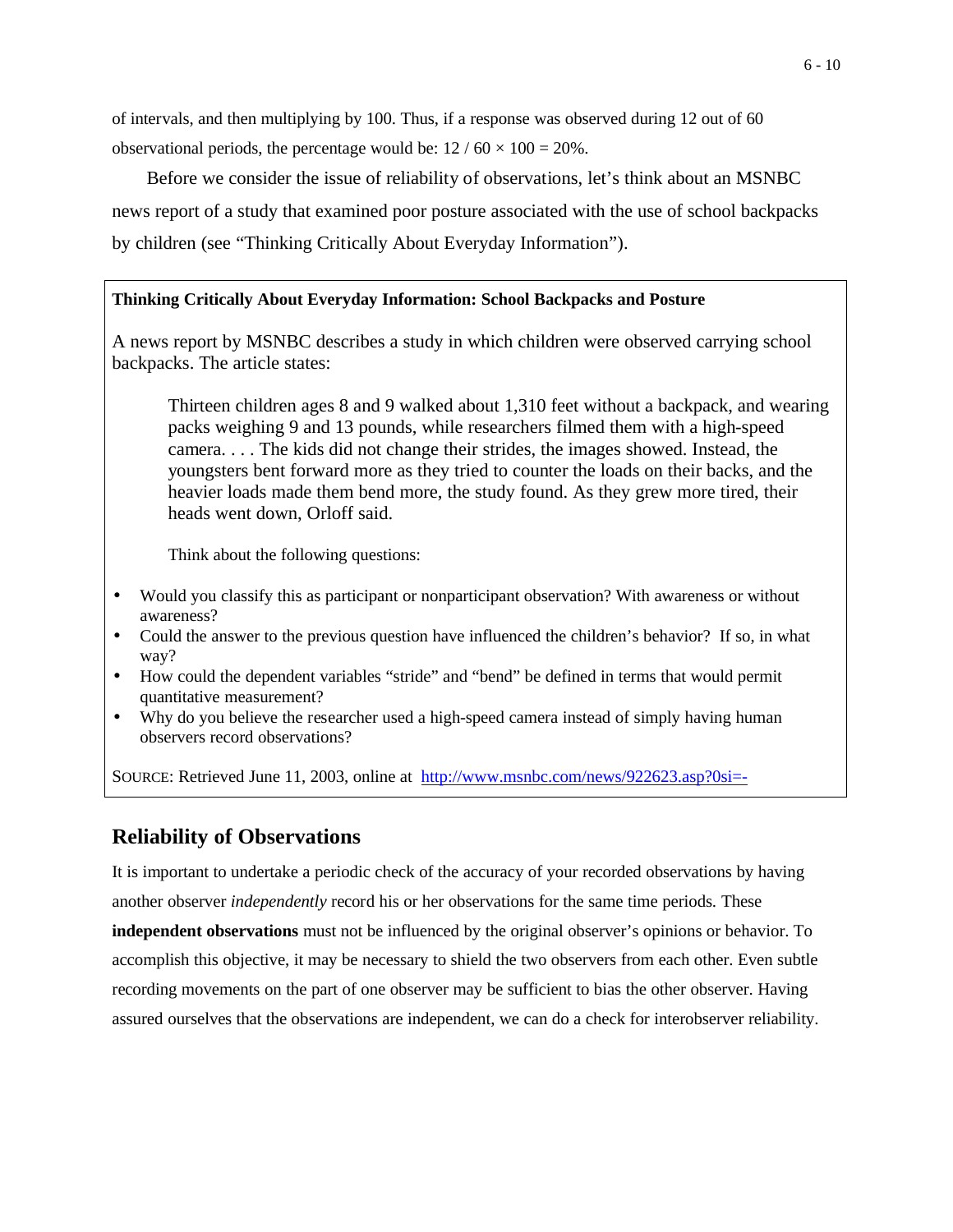#### *Interobserver Agreement*

We have noted several times that when different raters, judges, or observers are used to record data, it is important to determine whether the observations are objective and reliable. We try to assure this objectivity by carefully defining the behavior of interest and clearly specifying criteria for the occurrence or nonoccurrence of the behavior. Only when the behavior meets the criteria will it be counted as an observation. However, this procedure is not sufficient in itself. We must have evidence that our observations are objective and reliable, and that we have avoided observer bias, subjectivity, and observer drift. We simply cannot determine the accuracy of our data based upon the observations of a single observer. Therefore, a careful researcher will periodically use two or more observers simultaneously and then calculate a statistical measure to determine the degree of **interobserver agreement.** Several ways of calculating interobserver agreement will be described in the next section.

High interobserver agreement suggests that the behavior being observed is sufficiently well defined that we can generalize the results recorded by one observer to a population of observers. This then makes the behavioral phenomenon more meaningful to the individual investigator and to other investigators as well. Low interobserver reliability can cause problems. It could reduce the likelihood of finding an empirical relationship between the independent and the dependent variable. This would be unfortunate and wasteful of time and energy if, in fact, a relationship did exist. On the other hand, if an empirical relationship is found, low interobserver reliability would most likely diminish the confidence that one has in the firmness of the relationship. If we cannot obtain high interobserver agreement in spite of strong efforts to do so, then little confidence should be placed in the phenomenon because it may be impossible to detect systematic behavior of any kind or to assess the effects of any treatment. Reliability checks are expensive and time-consuming, but essential. Evaluation of interobserver agreement should be undertaken before the experiment begins and periodically thereafter. If agreement is either low or variable, then additional work is needed on defining behaviors, establishing criteria, and training observers. When agreement is low, a discussion should take place immediately after the interobserver agreement check to develop new rules and techniques that might improve reliability.

Let's briefly summarize the steps for maintaining observer reliability.

- 1. Establish objective criteria (decision rules) for determining whether the behavior did or did not occur.
- 2. Before you begin collecting data, conduct pilot testing to determine whether interobserver agreement is high with the established criteria.
- 3. If agreement is low or variable, additional work is needed. Reevaluate definitions or criteria. Behavior may not be well defined. Consider a training program for observers. Videotape can be very helpful.
- 4. If agreement is high, begin your study, but make periodic checks on observer reliability.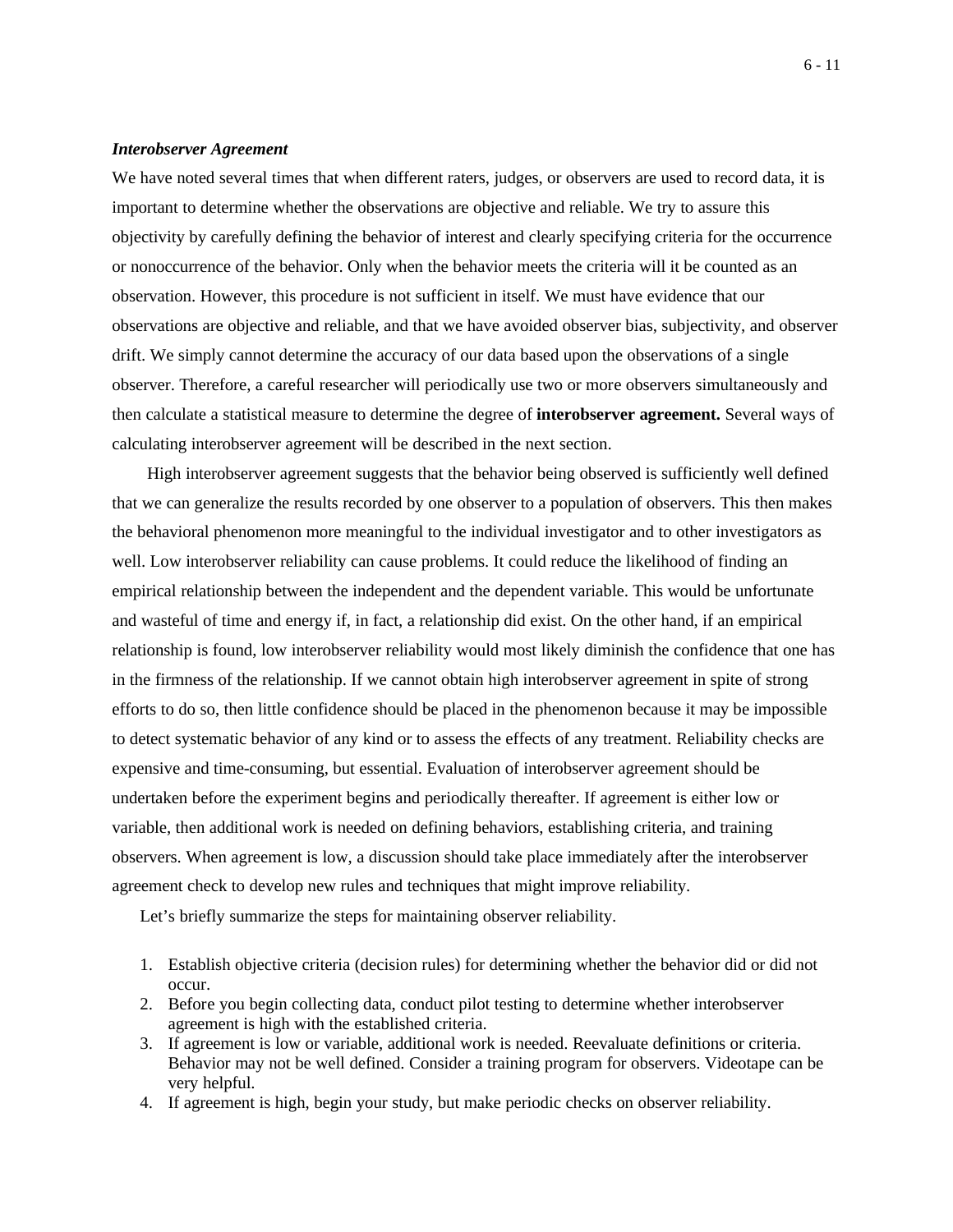- 5. Periodic retraining may be necessary to avoid observer drift—that is, drifting away from established criteria or definition. Continue to assess interobserver agreement periodically.
- 6. If possible, use observers "blind" to the purposes of the study to prevent bias. If this is not possible, attempt to use a "blind" second observer when assessing interobserver agreement.

#### *Measuring the Reliability of Observational Data*

As we have seen, the researcher commonly has one of three different recording procedures from which to select: frequency of occurrence of a target behavior, duration of the occurrence of that behavior, and the occurrence versus the nonoccurrence of a behavioral event within a time interval. We will now consider some of the methods that are available to assess the reliability of observational data. More specifically, we will look at measures that involve percentage agreement among observers and correlational procedures modeled on the classical psychometric approach to reliability.

*Percentage Agreement Among Observers*. Let's suppose we are observing self-mutilating behavior among autistic children, and that we agree upon its definition. Using the occurrence/nonoccurrence procedure, we obtain the data shown in Table 6.3. Note that two different observers have independently recorded the presence or absence of self-mutilating behavior over four different observational intervals and five different sessions.

| Table 6.3                                           | <b>Occurrence or Nonoccurrence Data Involving Two Independent Observers,</b><br><b>Four Observational Intervals, and Five Sessions</b> |              |          |          |                                |                   |                      |          |          |          |              |
|-----------------------------------------------------|----------------------------------------------------------------------------------------------------------------------------------------|--------------|----------|----------|--------------------------------|-------------------|----------------------|----------|----------|----------|--------------|
| <b>OBSERVATIONAL INTERVAL,</b><br><b>OBSERVER A</b> |                                                                                                                                        |              |          |          | <b>OBSERVATIONAL INTERVAL,</b> | <b>OBSERVER B</b> |                      |          |          |          |              |
| <b>Session</b>                                      |                                                                                                                                        | 2            | 3        | 4        | <b>Total</b>                   | <b>Session</b>    | 1                    | 2        | 3        | 4        | <b>Total</b> |
|                                                     | $\Omega$                                                                                                                               | 1            |          | $\Omega$ | $\overline{2}$                 |                   | 1                    | 1        |          | 1        |              |
| $\overline{2}$                                      | 1                                                                                                                                      | 1            |          | 1        | 4                              | $\mathfrak{D}$    | $\blacktriangleleft$ | 1        | $\Omega$ | 1        | 3            |
| 3                                                   | $\Omega$                                                                                                                               | $\mathbf{1}$ | $\Omega$ | 1        | 2                              | 3                 | $\Omega$             | $\Omega$ | $\Omega$ | 1        |              |
| 4                                                   | $\Omega$                                                                                                                               | $\Omega$     | $\Omega$ | $\Omega$ | $\Omega$                       | 4                 | 1                    | $\Omega$ | $\Omega$ | $\Omega$ |              |
|                                                     |                                                                                                                                        |              | $\Omega$ |          | 3                              |                   | $\Omega$             | 1        |          |          |              |

There are several methods of calculating the **percentage agreement among observers** for these data. One that is direct and easily understood simply involves dividing the session total of the observer with the smaller value by the corresponding session total of the observer with the larger value. Multiplying the resulting proportion by 100 yields a percentage agreement. To illustrate, on Session 1 Observer A's total was 2 and B's total was 4. Dividing 2 by 4 and multiplying by 100 yields a percentage agreement of 50%. Similarly, the percentages for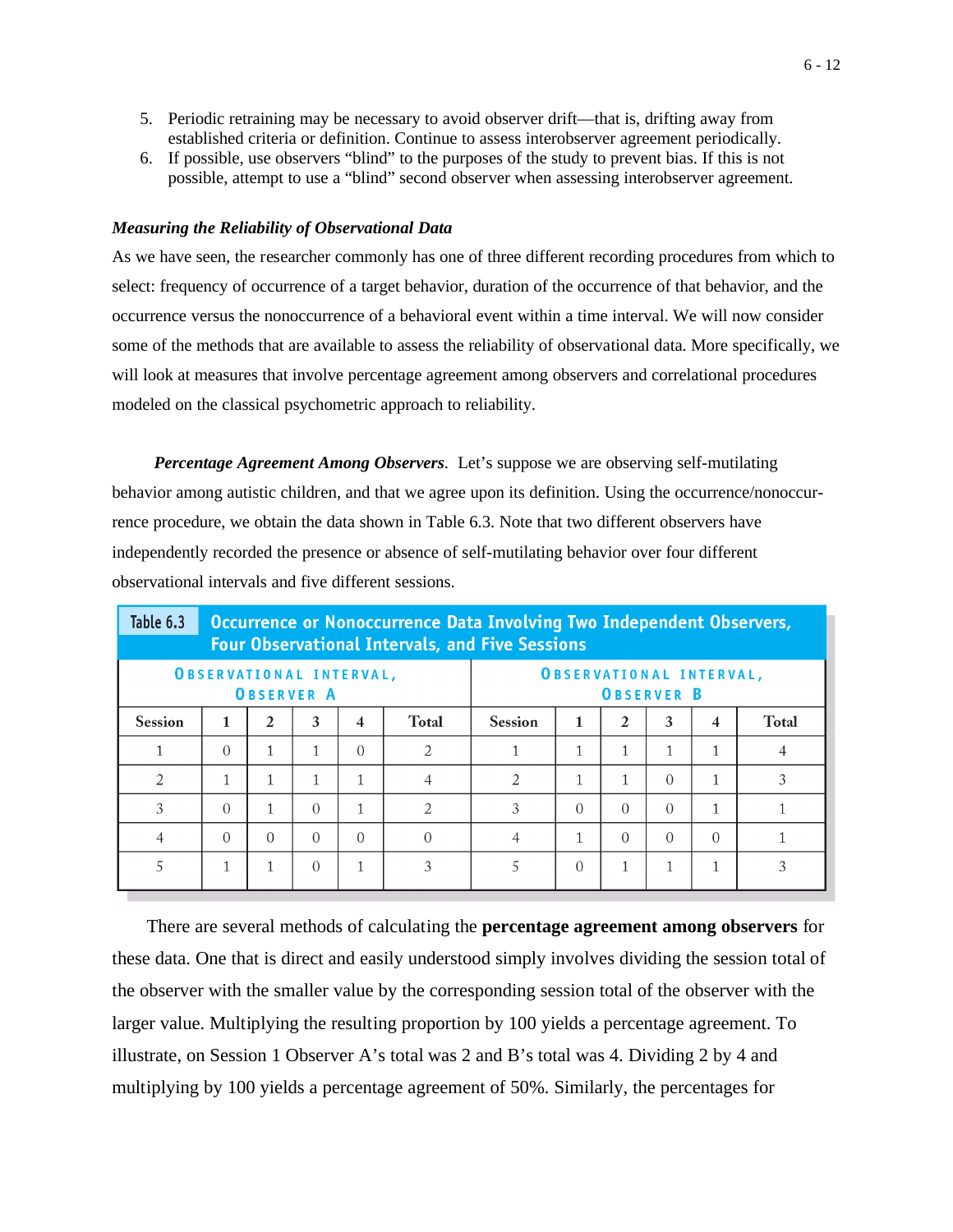sessions 2, 3, 4, and 5 are, respectively,  $3 / 4 \times 100 = 75\%$ ,  $1 / 2 \times 100 = 50\%$ ,  $0 / 1 \times 100 = 0\%$ ,  $3/3 \times 100 = 100\%$ . The main limitation of this measure is that it is highly dependent on the rate at which the behavior is occurring during a given session. If the rate is either high or low, so that the target behavior either occurs or fails to occur during most or all observational intervals, the percentage agreement will be correspondingly high. Under these circumstances, it is also difficult to specify what constitutes chance levels of agreement.

A second percentage agreement statistic focuses on the percentage of session scores for which there is complete agreement between the two observers. Referring back to the total columns in Table 6.3, we see that the two observers have complete agreement only during session 5. Since there are five sessions, the percentage of agreement is  $1/5 \times 100 = 20\%$ . Because this percentage measure of reliability imposes a strict criterion of agreement (both totals must be identical) and does not utilize much of the data, it is not often used as a measure of interobserver reliability.

At times, your observations will attempt to classify a person into one category or another. For example, you may want to classify a child as aggressive or nonaggressive. Kappa is a statistic that will measure the proportion of agreement between observers and will correct for the level of chance agreement (Cohen, 1960). This is particularly important when one of the categories represents the "typical" behavior and occurs with a higher frequency.

Table 6.4 shows the frequency with which two observers agreed and disagreed across a total of 100 instances of behavior. Notice that in 50 instances both observer A and observer B agreed that the behavior was nonaggressive and that in 20 instances both agreed that the behavior was aggressive. The frequencies expected by chance are calculated by multiplying the frequency for the row times the frequency for the column and dividing by the total number of observations (*N*).

| Table 6.4                                                                                | <b>Frequency of Agreement by Two Observers</b> |                 |                  |                   |           |  |
|------------------------------------------------------------------------------------------|------------------------------------------------|-----------------|------------------|-------------------|-----------|--|
|                                                                                          |                                                |                 |                  | <b>OBSERVER A</b> |           |  |
|                                                                                          |                                                | <b>CATEGORY</b> | Nonaggressive    | Aggressive        |           |  |
| <b>OBSERVER B</b>                                                                        |                                                | Nonaggressive   | $f_{\rm O} = 50$ | $f_{\rm O} = 10$  | 60        |  |
|                                                                                          |                                                |                 | $(f_C = 42)$     | $(f_C = 18)$      |           |  |
|                                                                                          |                                                | Aggressive      | $f_{O} = 20$     | $f_{O} = 20$      | 40        |  |
|                                                                                          |                                                |                 | $(f_C = 28)$     | $(f_C = 12)$      |           |  |
|                                                                                          |                                                |                 | 70               | 30                | $N = 100$ |  |
| NOTE: $f_{\text{O}}$ = frequency observed; $f_{\text{C}}$ = frequency expected by chance |                                                |                 |                  |                   |           |  |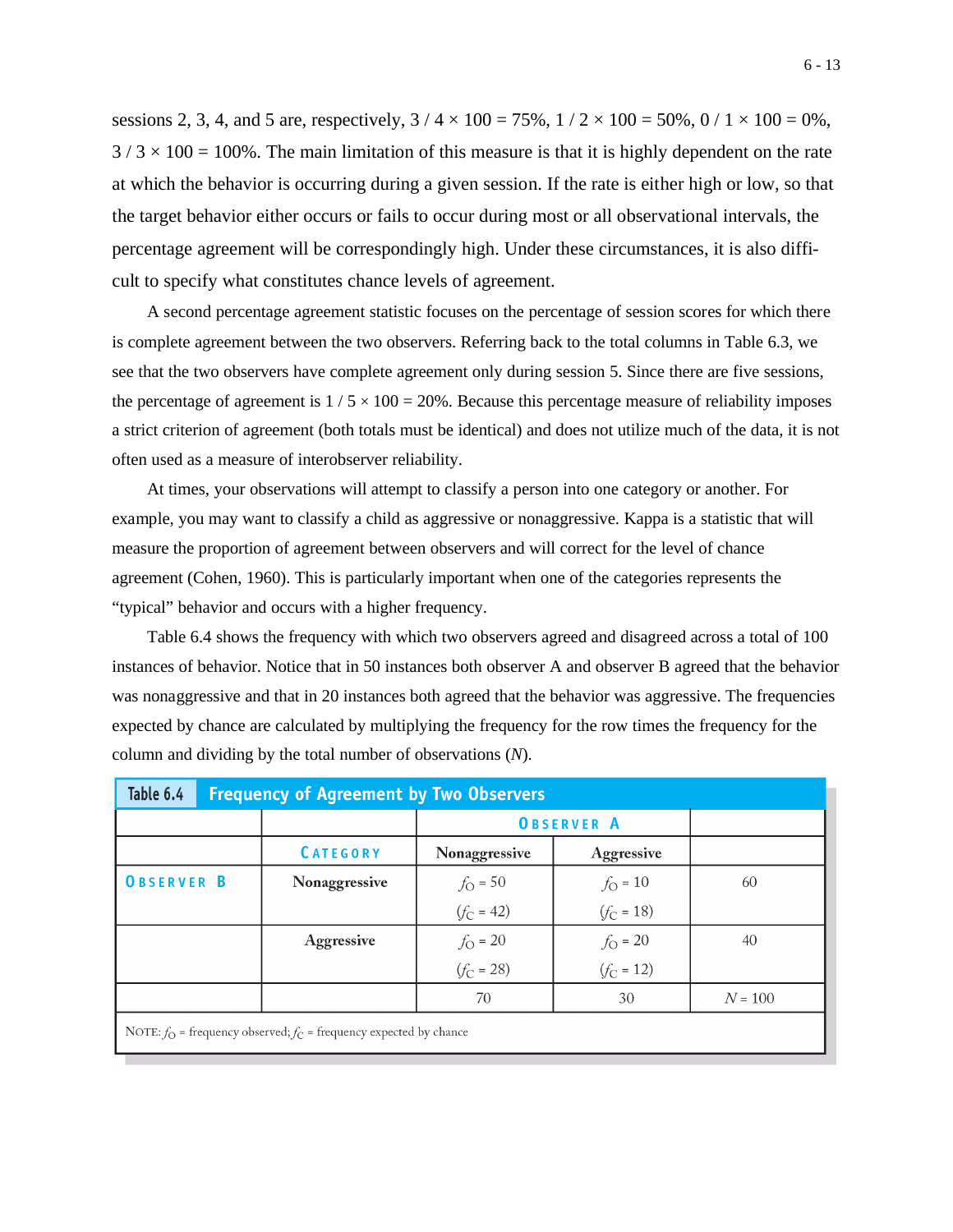Kappa is calculated by using  $f_0$  and  $f_c$  on the diagonal where the categories match. Thus:

| $f_{\rm O} - f_{\rm C}$ | $(50 + 20) - (42 + 12)$ | $70 - 54$  |    |  |
|-------------------------|-------------------------|------------|----|--|
|                         |                         |            |    |  |
| $N - f_C$               | $100 - (42 + 12)$       | $100 - 54$ | 46 |  |

Notice that Kappa will equal a value of negative one  $(-1.0)$  when there is absolutely no agreement, will equal a value of zero (0) when agreement is at chance level, and will equal a value of one (1.0) when agreement is complete and perfect. The Kappa value that represents acceptable reliability of observations depends on several factors, but researchers generally seek Kappa values greater than 0.75. Therefore, the above example illustrates a situation in which either the categories were not well defined or one (or both) of the observers was not doing a good job.

*The Reliability Coefficient.* The use of a measure of correlation—usually the Pearson product moment coefficient (*r*)—finds its origin in the psychometric tradition. The reliability of a test is expressed in terms of the size of the correlation coefficient. Although the Pearson *r* may vary from – 1.00 to + 1.00, it is rare that a negative **reliability coefficient** is found. For all practical purposes, we can assume that reliability coefficients vary between 0.00 and 1.00, with  $r = 0.00$  meaning an absence of reliability and 1.00 meaning perfect reliability.

When using correlation to establish the reliability of observers, we regard the session total as a score. If two observers are in complete agreement, their totals for each observational session should be identical. Table 6.5 illustrates three different degrees of relationship between two observers in which *N* (the number of sessions) is 5. This is shown only for illustrative purposes, since *N* is not sufficiently large to establish the reliability with any given degree of confidence**.**

As we indicated, when observers are in complete agreement on their session totals, the correlation is 1.00. Generally, it is reasonable to assume that a high correlation means that both observers made the same or highly similar observations. On occasion, this may not be the case. It is possible to obtain a high or even a perfect correlation and still have observations that are not in agreement. This occurs because the correlation reflects only the relative position of paired observations and not the absolute values of these observations.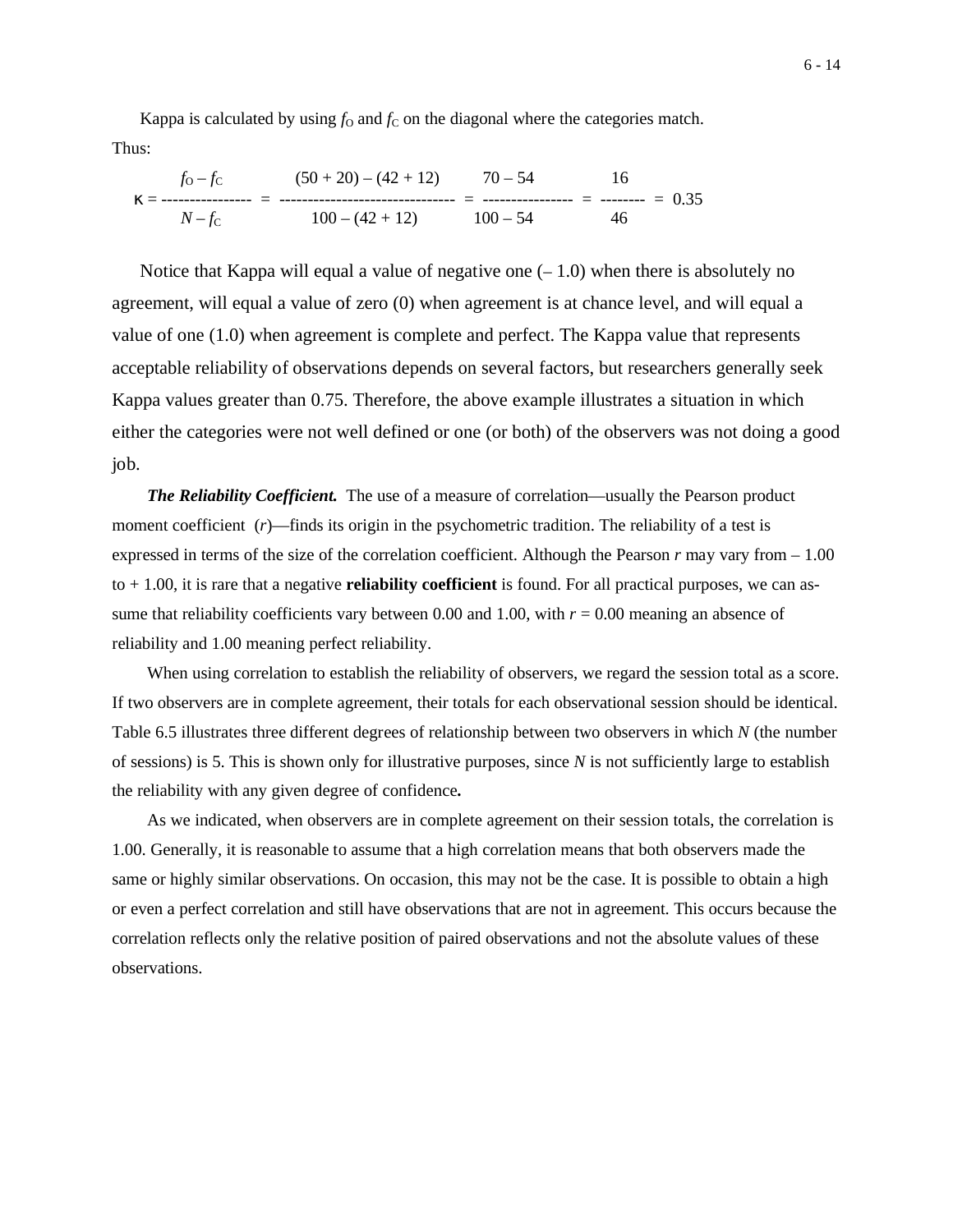|         | A negative correlation should rarely be found; if obtained, a serious review of observational procedures and<br>recording techniques would be warranted. |                 |                 |   |                 |  |  |
|---------|----------------------------------------------------------------------------------------------------------------------------------------------------------|-----------------|-----------------|---|-----------------|--|--|
|         |                                                                                                                                                          | <b>OBSERVER</b> | <b>OBSERVER</b> |   | <b>OBSERVER</b> |  |  |
| Session | A                                                                                                                                                        | B               | A               |   | A               |  |  |
|         | ာ                                                                                                                                                        |                 | $\mathcal{D}$   | 3 |                 |  |  |
|         |                                                                                                                                                          | 3               |                 |   |                 |  |  |
|         |                                                                                                                                                          |                 |                 |   |                 |  |  |
|         |                                                                                                                                                          |                 |                 |   |                 |  |  |
|         | 3                                                                                                                                                        | 3               | 3               | 3 |                 |  |  |
|         |                                                                                                                                                          | $r = 0.58$      | $r = 0.83$      |   | $r = 0.68$      |  |  |

**Table 6.5** Three Degrees of Correlation Between the Session Totals of Two Observers

Imagine, for example, that two observers were simultaneously but independently rating a number of

individuals on a scale of self-assertiveness. They obtain the results shown in Table 6.6.

| Table 6.6                                                                                                                                                       | <b>Hypothetical Data Showing Independent Ratings by Two Observers</b><br>of Five Participants on Self-Assertiveness |                   |      |                   |      |  |  |
|-----------------------------------------------------------------------------------------------------------------------------------------------------------------|---------------------------------------------------------------------------------------------------------------------|-------------------|------|-------------------|------|--|--|
|                                                                                                                                                                 |                                                                                                                     | <b>OBSERVER A</b> |      | <b>OBSERVER B</b> |      |  |  |
| Participant                                                                                                                                                     |                                                                                                                     | Rating            | Rank | Rating            | Rank |  |  |
|                                                                                                                                                                 |                                                                                                                     | 18                |      | 22                |      |  |  |
| $\mathcal{D}_{\mathcal{L}}^{\mathcal{L}}(\mathcal{L})=\mathcal{L}_{\mathcal{L}}^{\mathcal{L}}(\mathcal{L})\mathcal{L}_{\mathcal{L}}^{\mathcal{L}}(\mathcal{L})$ |                                                                                                                     | 16                |      | 20                |      |  |  |
|                                                                                                                                                                 |                                                                                                                     | 20                |      | 24                |      |  |  |
| 4                                                                                                                                                               |                                                                                                                     | 24                |      | 28                |      |  |  |
|                                                                                                                                                                 |                                                                                                                     | 14                |      | 18                |      |  |  |

Note that the ranks of the ratings are in perfect agreement. The individual judged as highest in self-assertiveness by Observer A was also rated highest by Observer B. However, the ratings of Observer B were systematically four units higher than those of Observer A. As noted in Chapter 5, it is important to realize that reliability estimates reflect the relative position (rank order) of individual scores. Interrater reliability may be very high in making observations, yet it is possible for one rater to be consistently higher or lower in the total number of observations that are made. For this reason, measures of central tendency should accompany reliability ratings. If this difference went uncorrected and each observer were subsequently assigned to different experimental conditions, this difference between observers would be confounded with the independent variable. It would not be possible to separate the confounded effects of the independent variable from those of the observer. To eliminate this possibility of confounding, each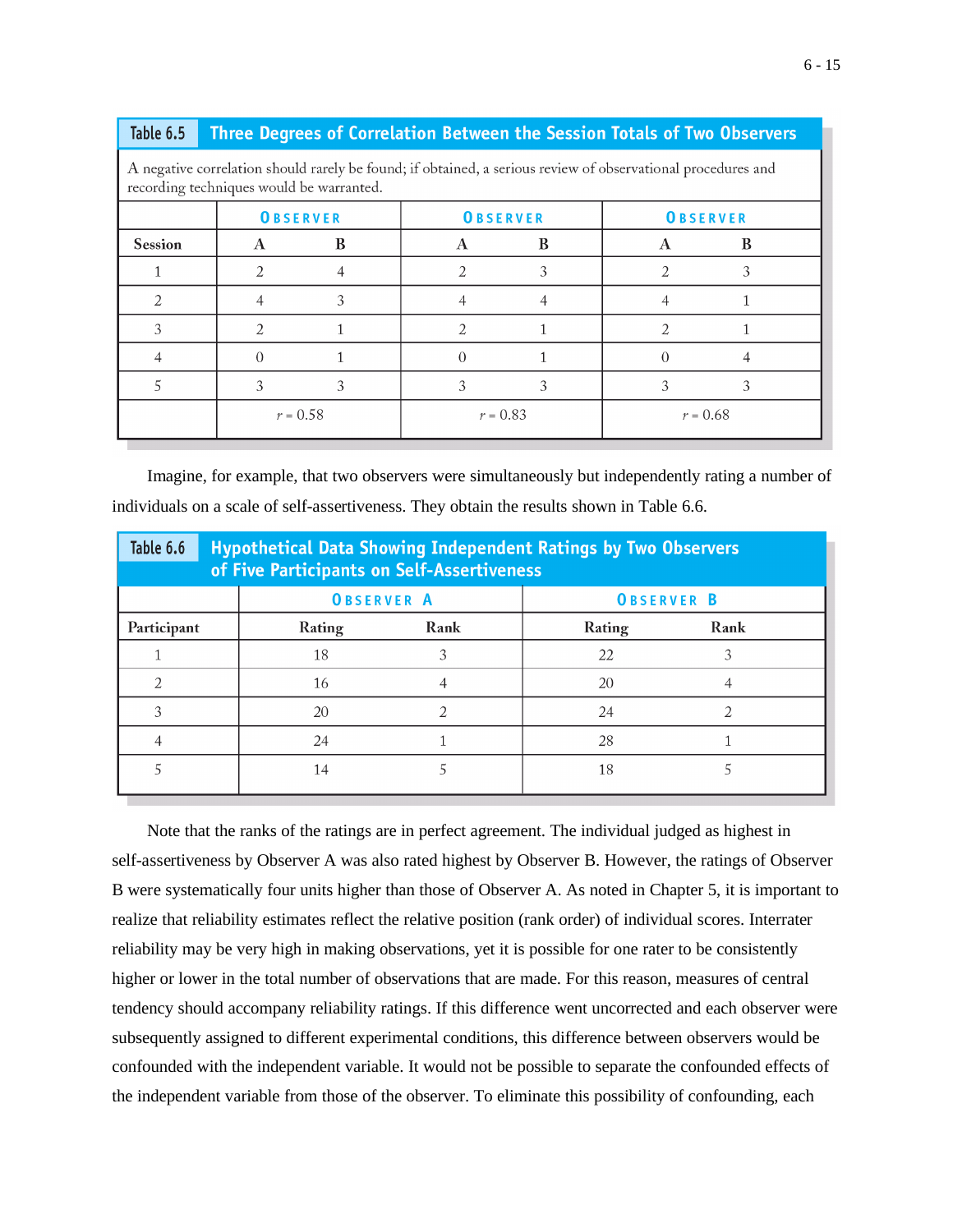observer should be required to observe an equal number of times under each experimental condition. However, although the confounding would be corrected, the interobserver differences would add to the variability of the dependent measure. Consequently, the ability to detect differences among experimental conditions would be reduced. What this all means is that utmost care must be taken to assure interobserver reliability during all phases of the study.

The preceding example involved reliability of observations when the variable was quantitative in nature. The phi coefficient  $(\Phi)$  is a correlation coefficient that can be used to measure the relationship when the variable is qualitative in nature—that is, on a nominal scale of measurement. You simply assign values of "0" to one category and values of "1" to the other category and then calculate the phi coefficient in the same manner that you would calculate a Pearson *r.* Notice that the sign (positive or negative) on the phi coefficient is not relevant because the assignment of 0s and 1s was arbitrary.

Thus, we see that observations are a common method of data collection in behavioral research but that special care is needed to ensure the quality of such observations. Depending on the specific nature of the observations, we can assess inter-observer reliability in different ways. In most cases, values for reliability coefficients vary from 0.00 to 1.00, with a higher value indicating greater reliability. There is no set standard for an acceptable level of reliability between observers; what is acceptable will depend to some extent on the variable being observed. Generally speaking, researchers should seek coefficients of .85 and higher.

## **Recordings by Equipment**

Although observational methods of data collection are useful and widespread, it is clear that there can be a degree of subjectivity in the process. It is also evident that some variables cannot be measured or are poorly measured via the human senses and that some form of equipment is needed. For example, most physiological measures (heart rate, blood pressure, sweat gland activity, brain electrical activity, hormone levels, chemical levels) require equipment.

Equipment often increases precision in data collection. However, it is important to check that all equipment is functioning properly and calibrated prior to data collection. If the data collection extends over some period of time, periodic checks of equipment accuracy are important.

# **Public Records**

A wealth of information regarding human behavior is available in the public domain. This information includes census data, crime statistics, voting patterns, and national survey results. Using such data, a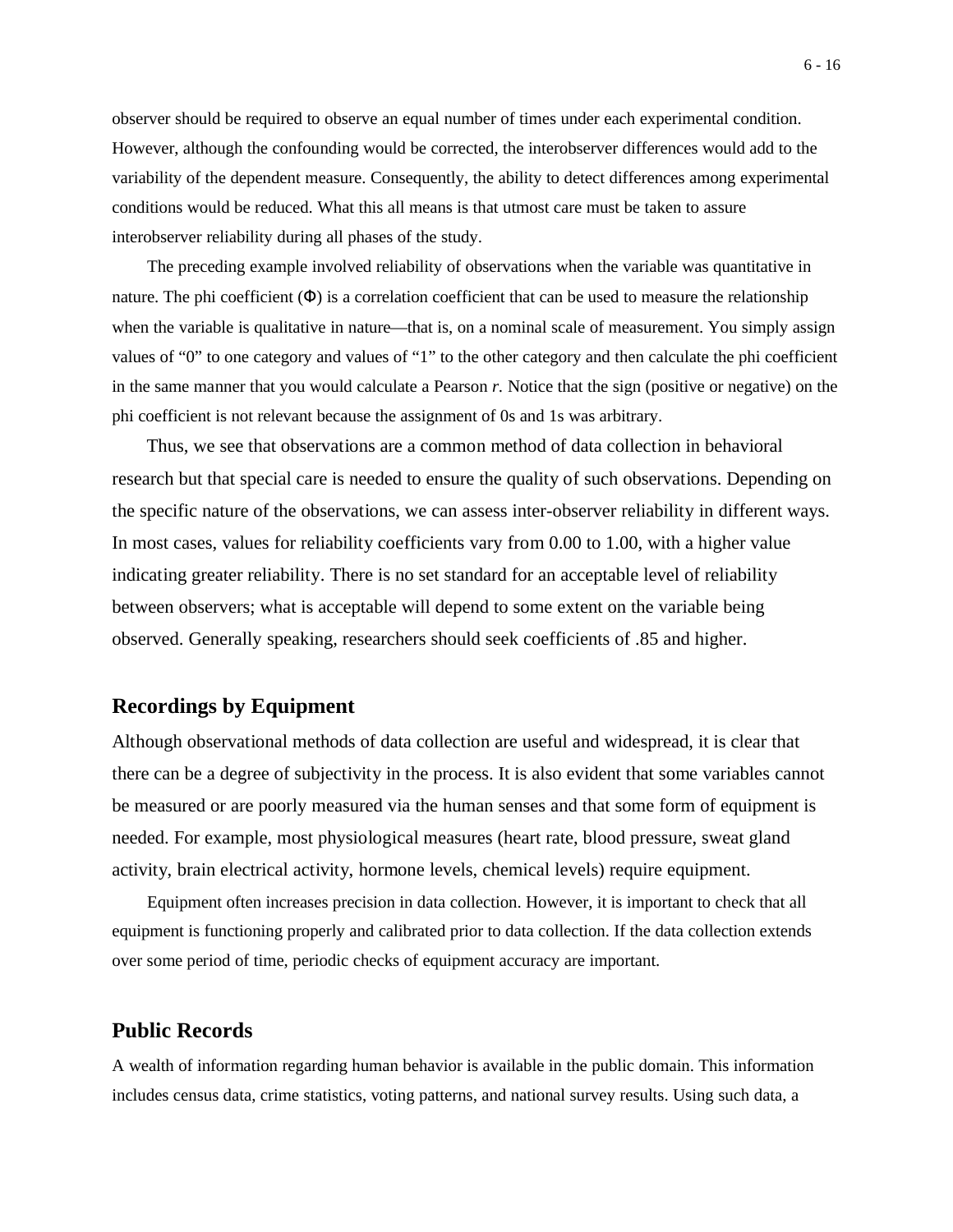researcher can describe human behavior and can ask questions regarding possible relationships among variables. This research strategy is often referred to as archival research because it relies on existing records. For example, is there a relationship between race and voting patterns? Public polling of people who had just voted in the 2000 national election showed that European Americans were more likely to vote Republican and African Americans were more likely to vote Democratic. As another example, a colleague of one of your authors has been investigating factors that relate to recidivism (repeat offending) in juvenile offenders. She received permission from the Department of Youth Services and the clinical psychologist who works with these juveniles to examine the criminal and psychological records of single offenders and multiple offenders. She is interested in whether juveniles diagnosed with psychological disorders are more likely to commit multiple offenses.

Although public records provide a wealth of information, they also have drawbacks. As a researcher, you did not collect the data. Therefore, you must investigate the methodology used to collect the data. Were sampling procedures involved? If so, were they adequate? Who collected the data? How did they collect the data? How have the data been stored? Can the accuracy of the data be trusted? These questions should be answered before you begin to explore and analyze data from public records.

## **Survey Methods**

**Survey** is a broad term that often includes interviews, questionnaires, and instruments or inventories. Let us make a few general comments regarding surveys in the broad sense. Several specific issues, such as the advantages and limitations of sampling techniques, will be detailed in the next chapter.

A survey is an attempt to estimate opinions, attitudes, and characteristics of a large number of individuals based on data collected from some of those individuals. The Kinsey reports in 1948 and 1953 provide well-known examples. Kinsey and his group interviewed more than 10,000 men and women regarding their sexual behavior and attitudes. Unfortunately, participants were not chosen randomly (each individual did not have an equal chance of being chosen). It is therefore debatable whether the findings can be generalized to the general population. Other researchers surveying sexual beliefs and practices have started with a sample of individuals representative of the population. However, only about 20% of those contacted were willing to share their beliefs and practices. Because of this low response rate, the resulting sample can hardly be regarded as representative of the population. Individuals who are willing to divulge intimate information are probably different in important ways from those who are not.

If survey results are to apply to a population, the sample chosen must be representative. When this principle is violated, serious problems can occur, and risk of error is high. For example, in the presidential election of 1936 between Alf Landon and Franklin Roosevelt, the *Literary Digest* conducted a poll concerning voting preferences. Based on the results of their poll, the *Literary Digest* predicted a Landon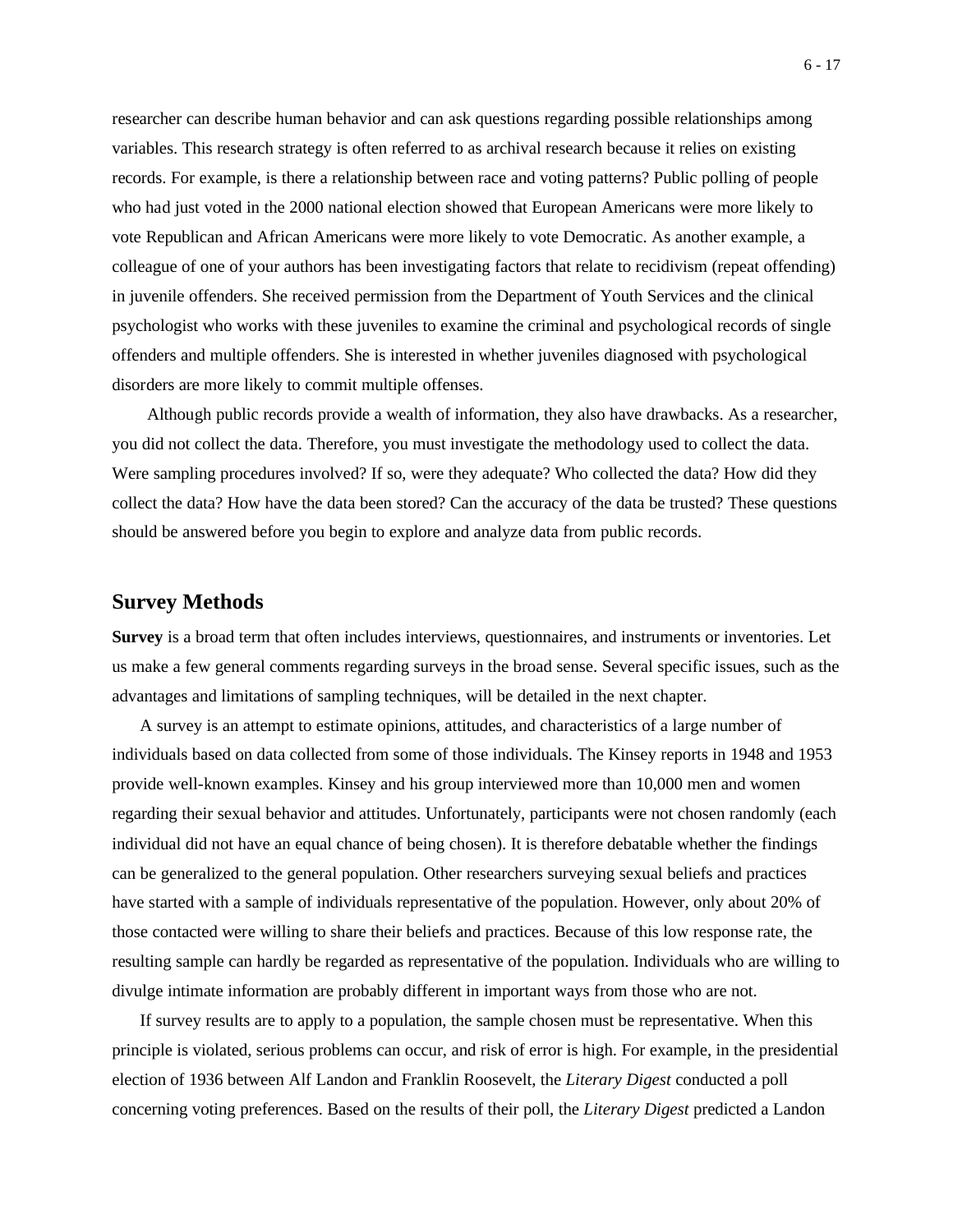(Republican) victory. As you know, the outcome of the election was Roosevelt by a landslide. This survey is a classic case of the unrepresentative sample. The magazine polled only those whose names appeared on lists of telephone subscribers and automobile owners. Because 1936 was a depression year, only wealthier people had cars and telephones—hardly a representative group. Affluent people tend to favor more conservative politics. Thus, if only the wealthier citizens had been allowed to vote, the Republican candidate would have won by a landslide.

Surveys, under different guises, have been used to obtain information on political opinions, consumer preferences, health care needs, abortion, and many other questions. The four most familiar are the U.S. Census, the Gallup Poll, the Roper Poll, and the Harris Poll. It is also quite common for news agencies and other organizations to conduct both phone surveys and Internet surveys.

## *Questionnaires*

The **questionnaire** is more than simply a list of questions or forms to be completed. When properly constructed, a questionnaire can be used as a scientific instrument to obtain data from large numbers of individuals. Construction of a useful questionnaire that minimizes interfering problems requires experience, skill, thoughtfulness, and time. A major advantage of the questionnaire is that data can be obtained on large numbers of participants quickly and relatively inexpensively. Further, the sample can be very large and geographically representative. Often, anonymity can be easily maintained; that is, identifying information is not associated with the data. When constructed properly, a questionnaire provides data that can be organized easily, tabulated, and analyzed. Because of these apparent advantages, the use of the questionnaire is a popular method.

There are two broad classes of questionnaires: descriptive and analytical. Descriptive questionnaires are usually restricted to factual information, often biographical, which is usually accessible by other means. Job application forms and U.S. Census questionnaires are typically of this type. Analytical questionnaires deal more with information related to attitudes or opinions.

The results of a questionnaire are about as useful as the care and thought that went into its preparation and dissemination. Just as in normal social intercourse, the way questions are formulated and posed may present problems. They may be ambiguous; they may suggest the answer that the researcher "wants"; they may contain loaded words. Ambiguity is relatively easy to eliminate. A pilot project, limited to a small number of respondents, will usually uncover sources of ambiguity of which the researcher was unaware. These may then be corrected. Table 6.7 illustrates several examples of ambiguous and leading survey questions and also suggests improved versions of the questions.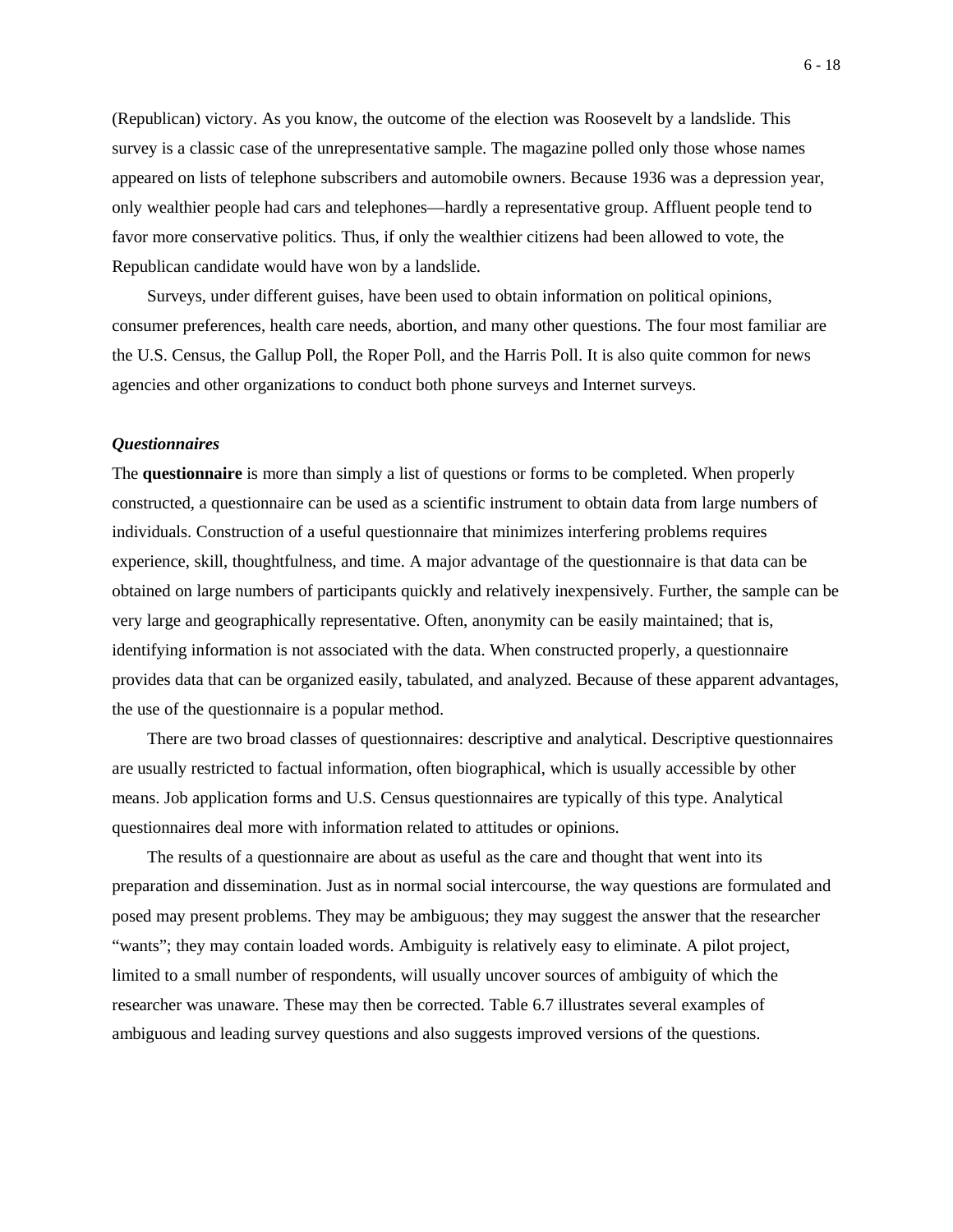| Table 6.7                                                                                                                                                                                                                                                                                                  | <b>Examples of Poor Survey Questions and Better Survey Questions.</b>                                                                                                                                                              |  |  |  |  |
|------------------------------------------------------------------------------------------------------------------------------------------------------------------------------------------------------------------------------------------------------------------------------------------------------------|------------------------------------------------------------------------------------------------------------------------------------------------------------------------------------------------------------------------------------|--|--|--|--|
| <b>POOR SURVEY QUESTION</b>                                                                                                                                                                                                                                                                                | <b>BETTER SURVEY QUESTION</b>                                                                                                                                                                                                      |  |  |  |  |
| How religious are you?<br>(vague; not sure what is being asked)                                                                                                                                                                                                                                            | How would you rate your level of spirituality?<br>Somewhat<br>Not at all<br>Very<br>spiritual<br>spiritual<br>spiritual<br>3<br>$\mathbf{1}$<br>$\Omega$<br>2<br>4                                                                 |  |  |  |  |
| What do you think about smoking on campus?<br>(vague; too many possible answers)                                                                                                                                                                                                                           | Do you believe that all buildings on campus should be<br>designated as smoke-free?<br>Yes<br>N <sub>o</sub>                                                                                                                        |  |  |  |  |
| How important is spirituality in your life?<br>Not at all<br>Somewhat<br>Very much so<br>$\mathfrak{D}$<br>3<br>5<br>4<br>(leading; suggests that spirituality is important)                                                                                                                               | What role does spirituality play in your life?<br>Somewhat<br><b>Not</b><br>Very<br>important<br>important<br>important<br>2<br>3<br>5<br>4                                                                                        |  |  |  |  |
| What policy would best deal with the annoying<br>and unhealthy effects of smoking on campus?<br>(a) smoking should be permitted anywhere<br>(b) smoking only in designated areas of buildings<br>(c) smoking only in outdoor areas<br>(d) no smoking on campus<br>(leading; suggests greater restrictions) | With regard to smoking on campus, which policy do<br>you prefer?<br>(a) smoking should be permitted anywhere<br>(b) smoking only in designated areas of buildings<br>(c) smoking only in outdoor areas<br>(d) no smoking on campus |  |  |  |  |

As much as we might wish it to be, completing questionnaires is not a neutral task, devoid of feelings and emotions. Often respondents are somewhat apprehensive about how they will appear in the researcher's eye. They want to look good and do well. Consequently, their responses may reflect their interpretations of the investigator's desires rather than their own beliefs, feelings, or opinions. This is referred to as demand characteristics. We will say more about this later. Obviously, questions should be stated in a neutral way and not in a way that suggests a particular response. A fundamental requirement is that the question should be answerable. If respondents are given answers from which to choose, the options should be clear and independent. Also, different results can occur when open-ended or closed-ended questions are used. In some cases, the questionnaire is sensitive to position effects. Respondents are more likely to skip items placed toward the end of a questionnaire, and the answers are also slightly different when answered.

More attention has been given to response bias than to other sources of possible bias and contamination. As we noted earlier, results can be markedly affected by the sample on which they are based. The problem of sampling bias is compounded in mailed surveys because of the low return rates. The actual sample on which the data analyses are based is generally a subsample of the original sample. Low returns make it difficult to assess the representativeness of the final sample. It is safe to assume that it is biased and that those who participated in the survey are different in some way from those who did not. How important is this difference? It may be considerable, or it may be trivial. Because its importance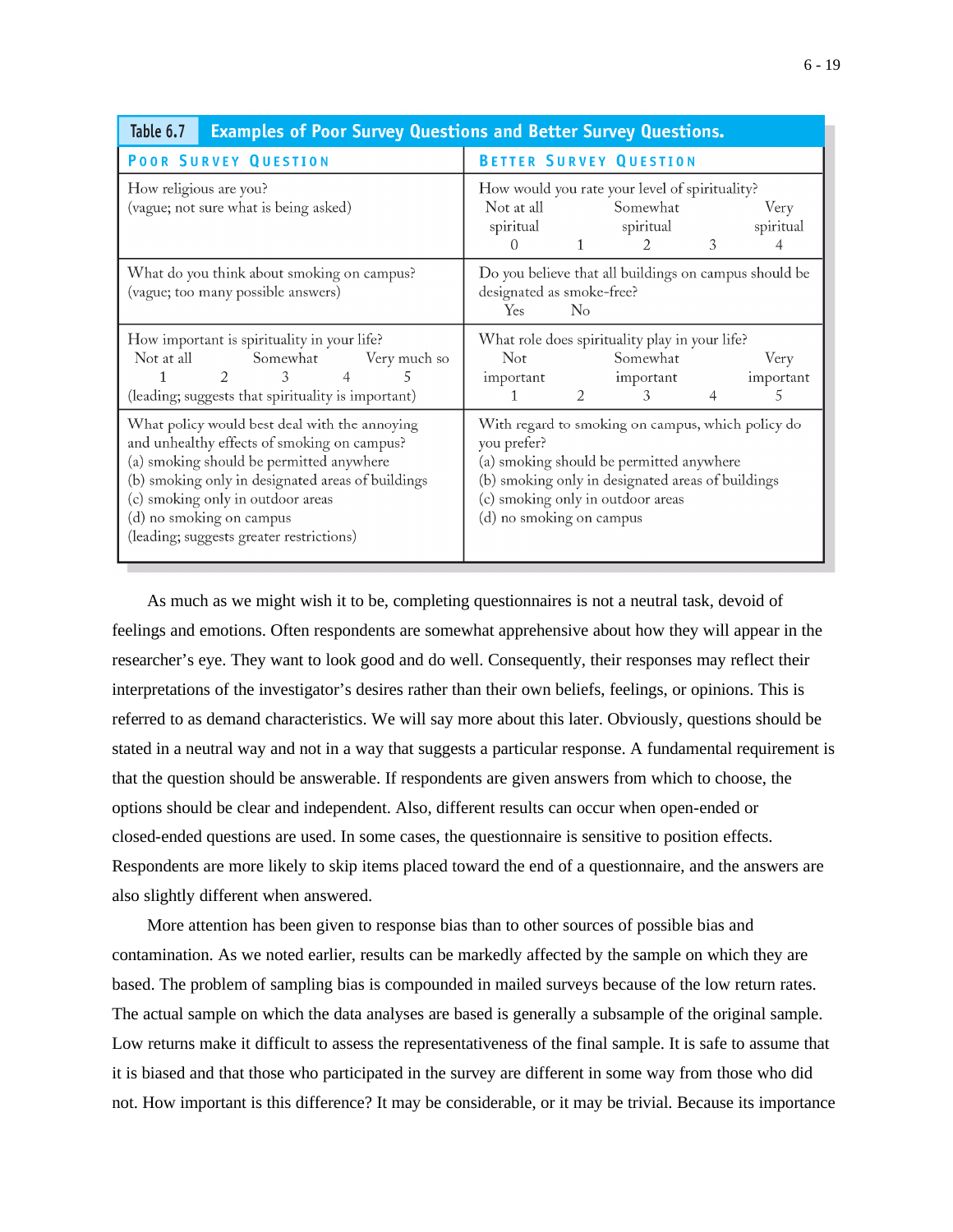cannot be assessed, any generalizations based on low returns must be restricted. For this reason, it is important to know the return rate on survey research. Unfortunately, some studies fail to provide this information. Other things being equal, the higher the return rate, the better the survey.

A number of factors affect return/response rates. Some are quite costly, so that economic factors must be balanced against the greater generality permitted by higher rates of return. Methods to increase return rate include follow-up contacts, general delivery and pickup, use of closed-ended rather than open-ended questions wherever possible, use of rewards for participation, and limiting the length of time needed to complete the survey.

#### *Instruments and Inventories*

**Instruments** and **inventories** are questionnaires that have stood the test of time. That is, they were designed to measure particular attributes and have been demonstrated to do so with validity and reliability. Examples include personality tests, aptitude tests, and achievement tests. Personality tests measure some state or trait of an individual. Examples include the Minnesota Multiphasic Personality Inventory (MMPI), Beck Depression Inventory (BDI), California Psychological Inventory (CPI), and the Sixteen Personality Factors Questionnaire (16PF). Aptitude tests measure some skill or ability. Examples include the Stanford–Binet Intelligence Scale, the Wechsler Adult Intelligence Scale (WAIS-III), the Wechsler Intelligence Scale for Children (WISC-III), and the Graduate Record Examination (GRE). Achievement tests measure competence in a particular area. Examples include the Stanford Achievement tests that students take as they progress through K–12 grades in school; state licensing exams for teachers, counselors, lawyers, physicians and other professionals; and the major field achievement test that psychology majors at some universities take just prior to graduation.

If you consider a research project in which a questionnaire might be used, it would be wise to determine whether an instrument or inventory already exists to measure the variable of interest. Don't reinvent the wheel. If someone else has already invested the time and effort to develop a measure with known validity and reliability, use it. One of the characteristics of science is that we make information public and continue to build upon what others have done.

#### *Interviews*

The **interview** may be regarded either as an alternative to other survey methods or as a supplementary source of information. Although it is more costly in both time and money than the questionnaire, it is also more flexible. Additional information over and above initial plans can be readily obtained and ambiguity and misunderstanding eliminated immediately.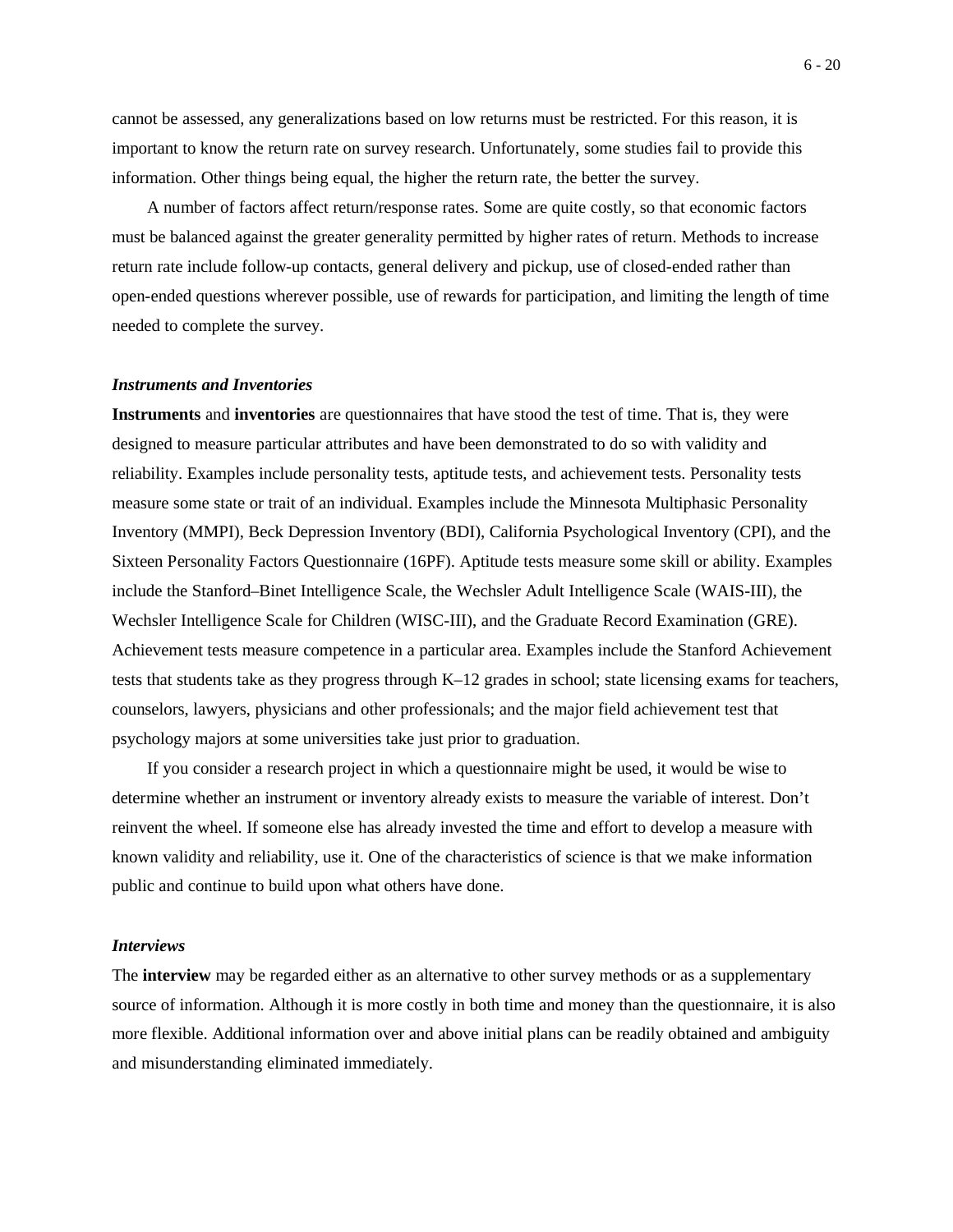One of the greatest strengths of the interview—direct verbal communication—is also a source of weakness because variability is so common in social interactions. For an interview to be successful, rapport is generally required. It is most readily established when the interviewer is nonjudgmental, supportive, and understanding. However, these very characteristics lead to variability in social interaction among those interviewed. We could achieve sufficient control over social interactions so that the interviews are more homogeneous. However, this would inevitably lead to a sterile interview situation. This, in turn, would result in less rapport, which, we have noted, is important for a good interview.

Other problems beset the interview, especially when there is more than one interviewer. Different interviewers may vary in the way they ask questions or interpret responses, or in the way respondents react to them. Interviewer differences are common. How do we assess the comparability of different interviewers? If you reflect a moment, you'll realize that the situation is similar to using several raters in noninterview settings and determining the interrater reliability. In the present case, we are asking whether there is inter-interviewer reliability.

One way to achieve greater inter-interviewer reliability is to standardize the interview procedures. While this standardization increases the interview reliability, it decreases its flexibility. Because of these weaknesses, the interview might best be reserved as an exploratory method to generate ideas and hypotheses that can later be tested by the use of other methods.

Table 6.8 summarizes some general tips for the development of effective surveys.

| Table 6.8                                 | <b>Tips for Effective Surveys</b>                                                  |  |  |  |  |  |
|-------------------------------------------|------------------------------------------------------------------------------------|--|--|--|--|--|
|                                           | 1. Avoid ambiguous questions.                                                      |  |  |  |  |  |
|                                           | 2. Avoid leading questions.                                                        |  |  |  |  |  |
|                                           | 3. Avoid lengthy surveys or those that require lengthy written responses.          |  |  |  |  |  |
|                                           | 4. Consider how initial questions might influence answers to subsequent questions. |  |  |  |  |  |
|                                           | 5. Think carefully about your sampling technique to avoid a biased sample.         |  |  |  |  |  |
|                                           | 6. Seek to achieve the highest response rate possible.                             |  |  |  |  |  |
| 7. Standardize administration procedures. |                                                                                    |  |  |  |  |  |
|                                           | 8. Guarantee anonymity (or confidentiality at a minimum).                          |  |  |  |  |  |
| 9. Seek measures of reliability.          |                                                                                    |  |  |  |  |  |
|                                           | <b>10.</b> Assess validity.                                                        |  |  |  |  |  |

## **Laboratory vs. Field Research**

Data can be collected either in the laboratory or in the field. **Laboratory research** takes place in an environment designed by the researcher, whereas **field research** takes place in an environment not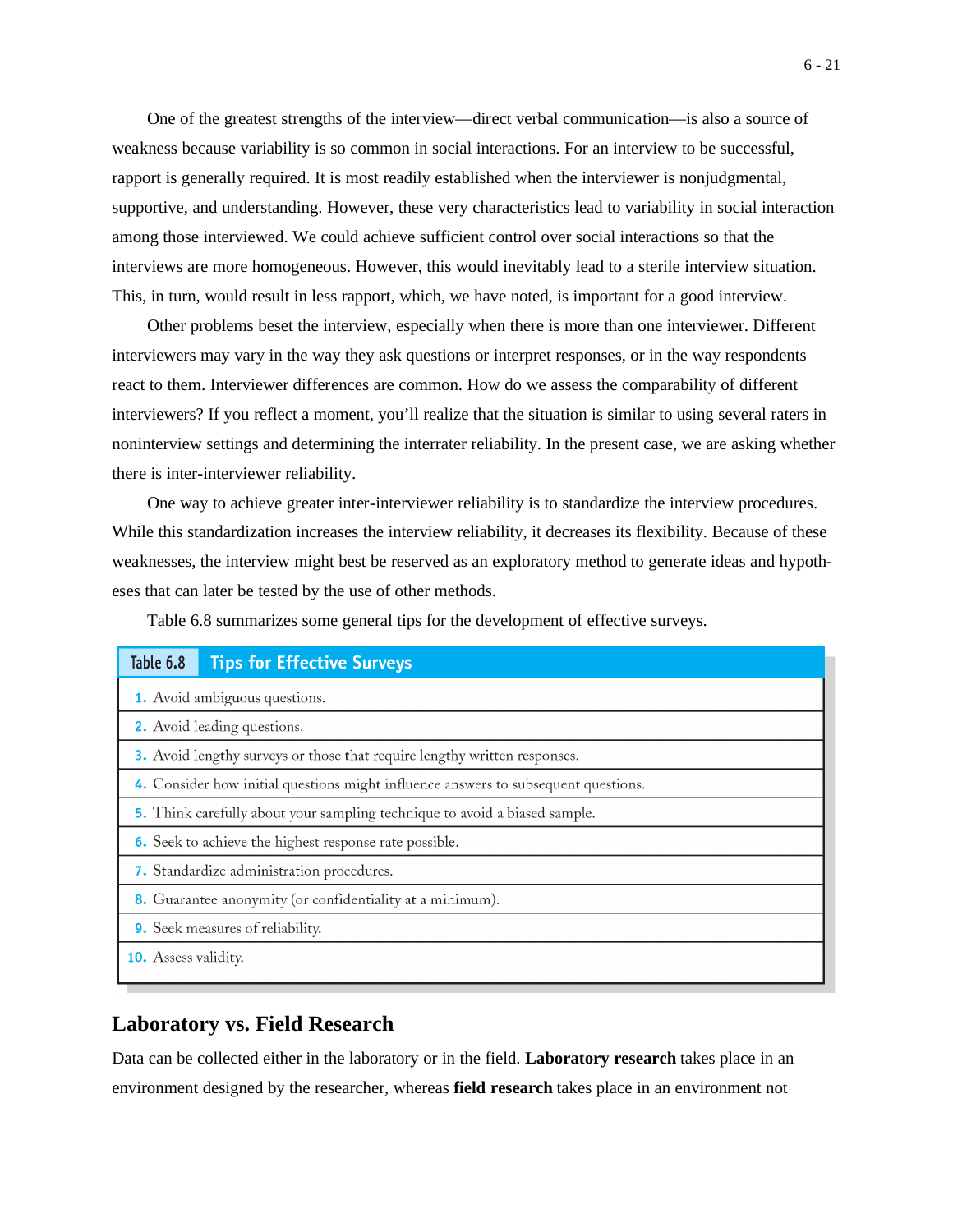designed by the researcher. Most of the experimental and nonexperimental designs that will be discussed in subsequent chapters can be carried out either in the laboratory or in the field. However, it is true that experimental designs are more likely to be implemented in the laboratory and nonexperimental designs are more likely to be implemented in the field.

As we will see, high levels of control characterize experimental designs. The experimenter controls the assignment of participants to conditions, manipulates the levels of the independent variable, and seeks to eliminate extraneous variables that may affect the dependent variable. These objectives are much easier to accomplish in a laboratory environment than in a natural setting. Thus, the researcher is often more confident in drawing strong cause–effect conclusions when the experiment is conducted in the laboratory.

Field research has its own advantages. Research conducted in a natural setting is more likely to involve natural behavior, and thus the findings are more likely to generalize to the "real world." If we are interested in generalizing or applying our experimental findings to practical problems or to social issues, then this external validity is essential. Further, if we are interested in understanding and predicting human or nonhuman behavior in situations other than those studied in the laboratory, then our research methods should be more representative of these situations. Some examples will clarify the distinction between laboratory and field research.

Social psychologists have used field research frequently and successfully; they also, of course, use laboratory research. An excellent film, *Bystander Intervention: When Will People Help?* depicts both types. Bystander intervention is one area in which both field and laboratory experiments have been conducted. In the typical field experiment on bystander intervention, a person suddenly collapses in full view of other pedestrians. The researchers are usually interested in the number of people who come to the aid of the distressed person and how long it takes for the person to receive help. A number of factors, such as age, race, gender, appearance of the individual, location in the city, and time of day, may be systematically varied in order to assess their effects on helping behavior. Observers stationed nearby can unobtrusively collect different kinds of data, such as the proportion who offer aid, the time it takes before aid is offered, who offers aid, and so forth. Follow-up questionnaires or interviews may be used to pinpoint more precisely the differences between those who offered aid and those who did not.

Another example of a field experiment is the "lost letter routine." The investigator writes letters addressed to himself or herself, complete with necessary postage. The letters are then dropped ("lost") at various locations. The dependent variable is the number of letters returned. The independent variable may be any number of different factors. For example, the address could be a political party, a religious group, a political candidate, a government agency, or a particular section of the city. Individuals finding a "lost letter" must decide what to do with it—return it, open it, ignore it, or discard it. Dependent variable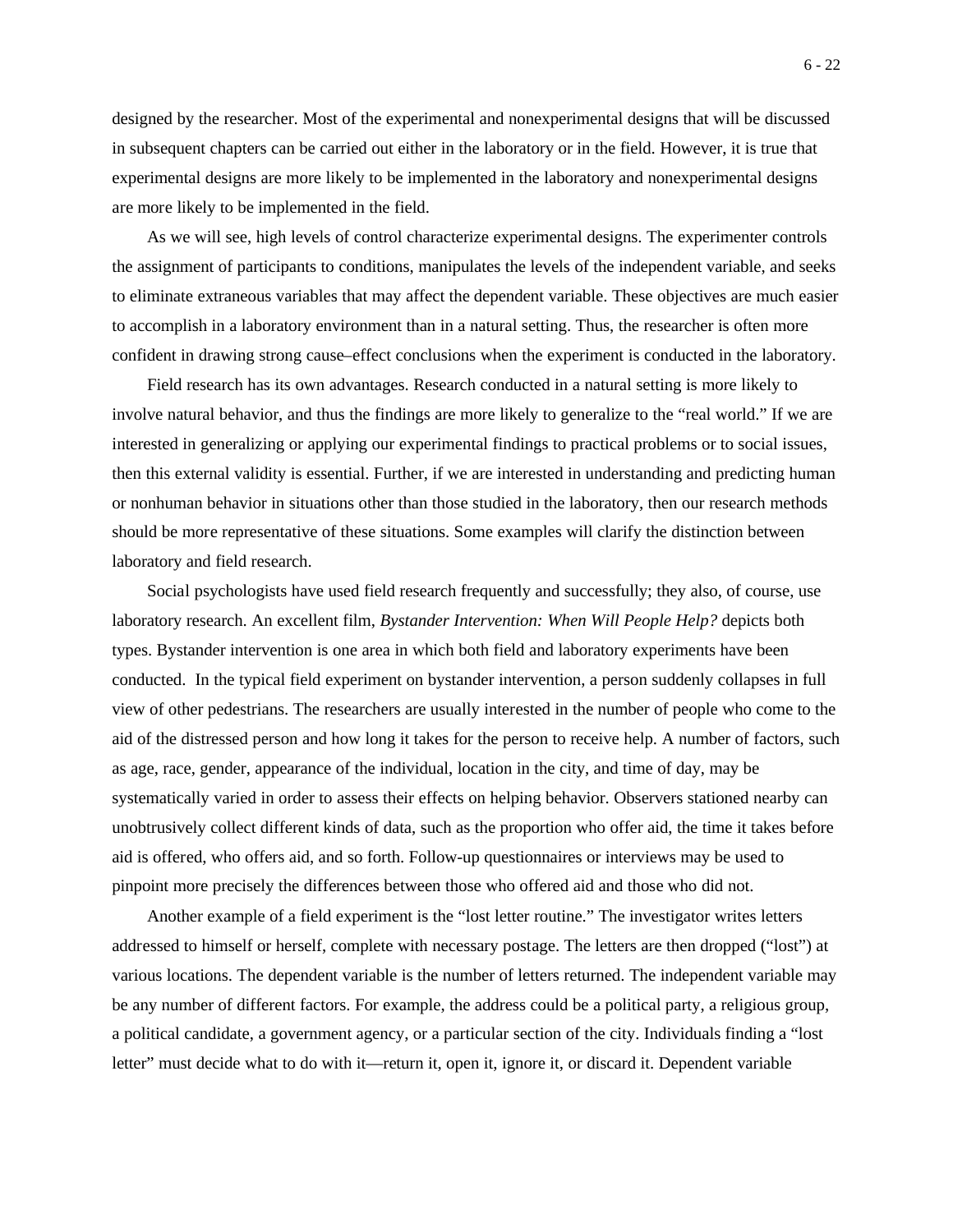measures noted in this and the previous paragraph are referred to as **unobtrusive measures** because individuals are unaware that they are being measured.

During the research design phase, you must consider whether data collection will occur in the laboratory or in the field. In most cases, the research question itself dictates the appropriate setting. The more important point is to be aware of the advantages and limitations of each setting. The laboratory affords a high level of control and leads to more powerful and confident conclusions regarding the relationships among the variables under study. The field affords a natural setting, permits research not possible in the laboratory, and leads to conclusions that are more likely to generalize to the real world.

#### **Case Analysis**

One of your authors, along with several undergraduate research assistants, is interested in the types of teaching techniques that professors use in the classroom. One specific question concerns the prevalence of lecture in the university classroom and whether male and female instructors use this teaching technique to different extents. Rather than rely on self-reports from professors, this study attempts to answer the question by using observational techniques.

Two student researchers randomly sample 20 male and 20 female professors to observe. They inform the professors of the purpose of their study and obtain consent to sit in on one class for each of the professors. The student observers coordinate their schedules and decide on the class to be observed for each professor. For each class, they find two seats near the back of the room and record, at 10-minute intervals, whether the professor is lecturing. If the class begins at 8:00 and ends at 9:15, the student observers record either "yes" or "no" at 8:10, 8:20, 8:30, 8:40, 8:50, 9:00, and 9:10. After observing all 40 professors, they total the number of times that male professors were lecturing and compare that to the number of times that female professors were lecturing.

#### *Critical Thinking Questions*

- 1. Were the two students participant observers or nonparticipant observers? Which technique do you believe would be best in this situation?
- 2. How did the observers schedule their observations (pick the class, day, time)? Can you think of a better way to do this?
- 3. Which specific technique was used to record the lecturing behavior? Do you believe that this was the best method to answer the original research question? How would you use the duration method instead?
- 4. What should the two students do to ensure that their observations are independent?
- 5. What statistic should they use to measure the reliability of their observations?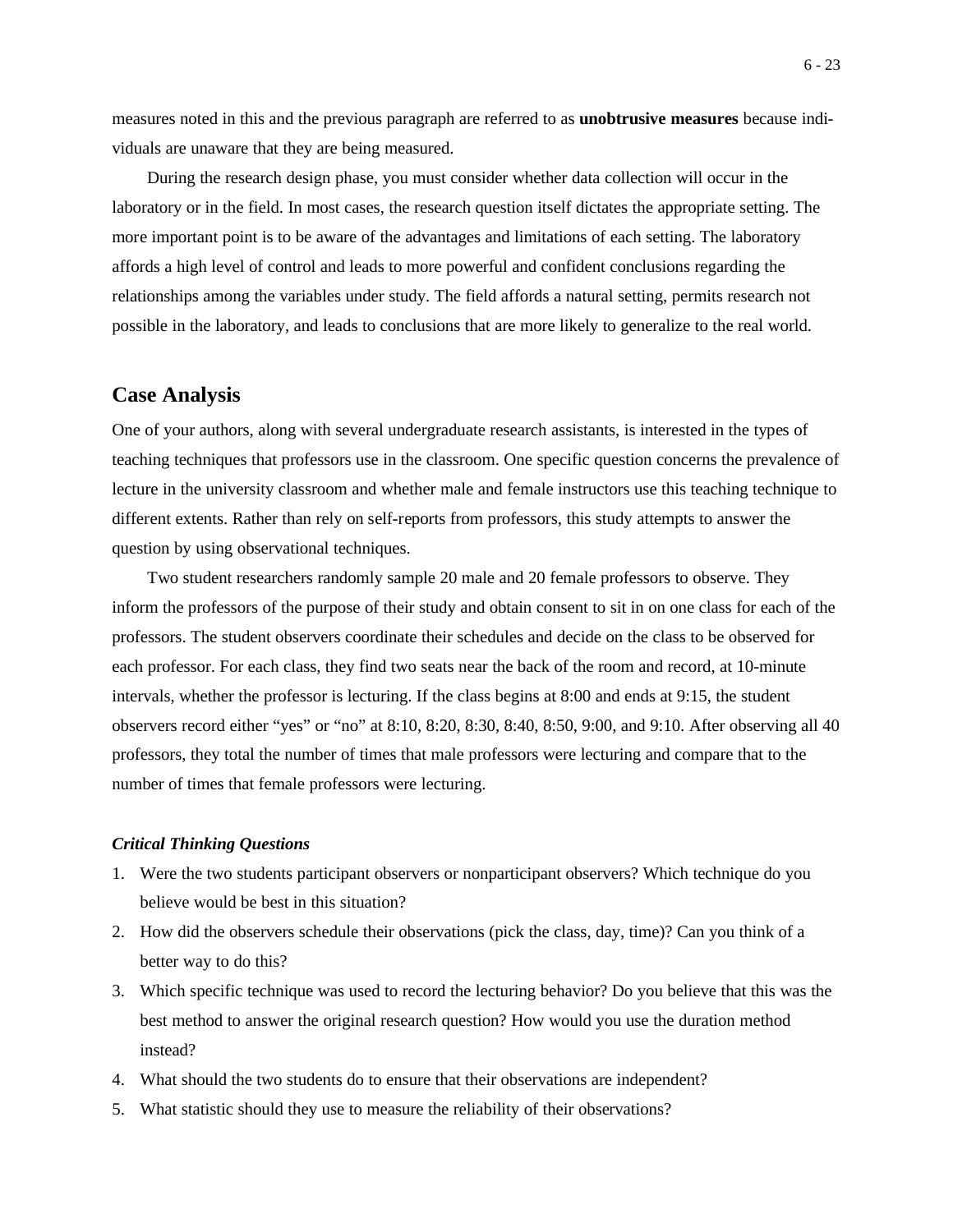6. In what other ways could the design of this research be improved?

## **General Summary**

Behavioral research often uses dependent variables that rely on identification by the researchers. Several issues must be considered during the design phase of the research. Will the researcher engage in participant or nonparticipant observation? Participant observation occurs when the observer is an integral part of the environment to be observed. This allows the observer to be closer to the behaviors being observed, but may inadvertently affect those behaviors. If this is a serious risk, the researcher should consider nonparticipant observation, remaining "outside" the environment to be observed. After deciding on the type of observation technique, the researcher must also decide on the schedule for observations, the definition of the behavior to be observed, and the aspect of the behavior to be observed. Sometimes it is appropriate to use a frequency method, in which the observer records the number of times that a defined behavior occurs. Sometimes it is appropriate to use a duration method, in which the observer records how long a defined behavior lasts. At other times it is appropriate to use an interval method, in which the observer determines whether or not a particular behavior occurs at specified intervals of time.

Observers rely on sensory systems and perceptual processing to record observations. Psychological research shows that a multitude of factors influence our sensation and perception. This argues for the value of multiple observers. A high measure of reliability across multiple observers enhances the objective nature of our research. A low measure of reliability indicates a degree of idiosyncrasy in the observations and reduces our confidence in the objectivity of our research.

In addition to observations made by researchers, other methods of data collection include recordings by equipment, public records, and survey methods, including questionnaires, instruments/inventories, and interviews. Each method has advantages and disadvantages. Finally, all methods of data collection can occur either in a laboratory or in a field setting. A laboratory affords more control over the environment, and the field affords a more natural setting. Whichever method of data collection is used in whichever setting, the researcher must decide which members of the population will be observed. The next chapter discusses these sampling techniques.

## **Detailed Summary**

- 1. Observational procedures represent a methodology that is critical to the field of behavioral science. Observations can be appropriate in natural, applied, and laboratory settings.
- 2. Because observations are based on our perceptions, the same event occurring in the environment will be perceived differently by different people.
- 3. It is essential that observations be accurate, objective, and reliable.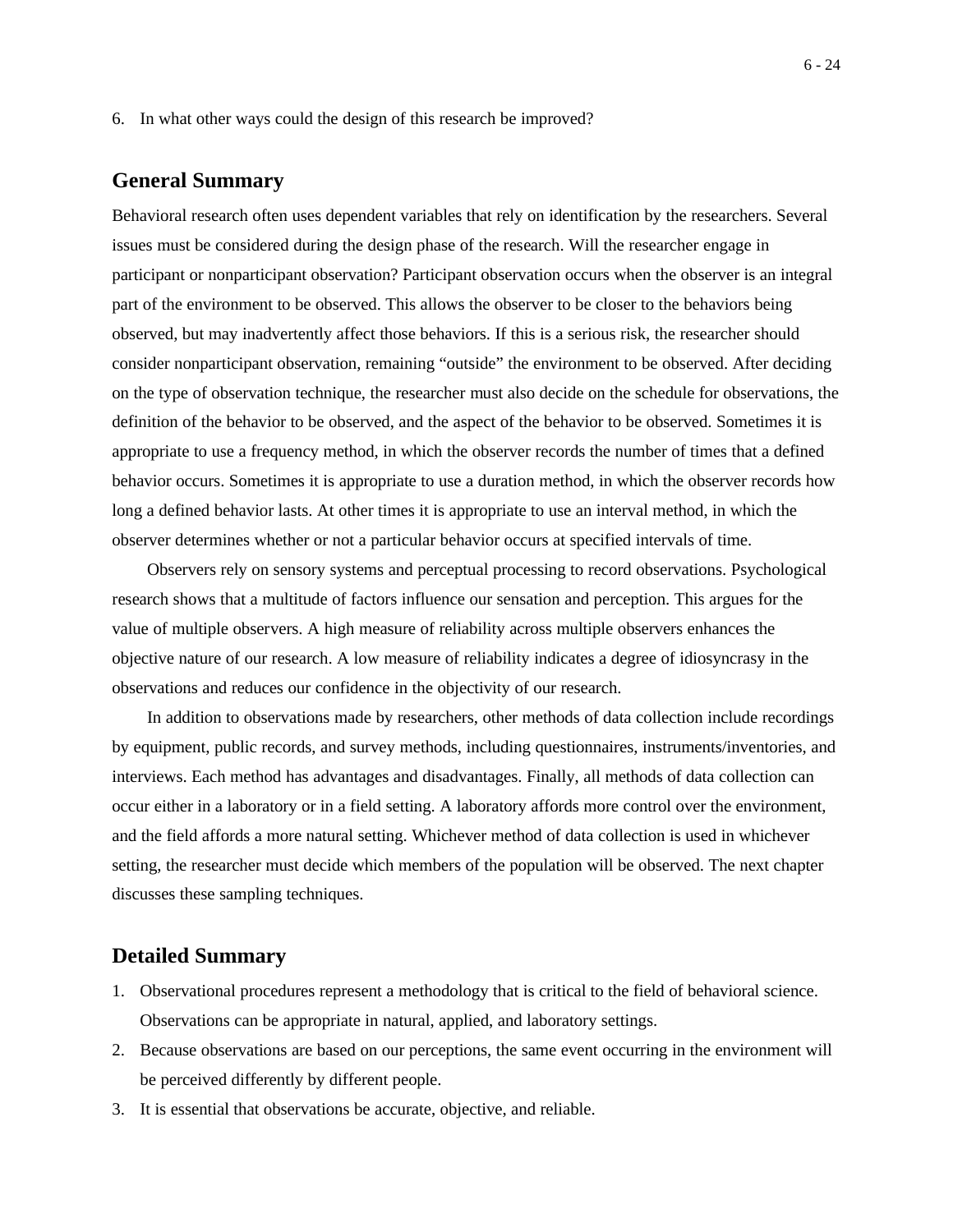- 4. Participant observers conduct their observations "from the inside"; that is, the researcher is an integral part of the environment being observed. Nonparticipant observers conduct their observations "from the outside"; the researcher does not interact with those being observed.
- 5. When making observations, investigators must make decisions regarding frequency, duration, and time of day for scheduling observations. These decisions depend on the purposes of the observations.
- 6. It is important to define the dependent variable (behavior) in terms of specific observable responses and to specify clearly the criteria for judging when the behavior has occurred. This is an important step if we are to ensure that different observers will make similar observations.
- 7. With the frequency method of observation, the observer simply counts the number of occurrences of the behavior of interest in a given interval of time. With the duration method, the observer records the beginning and the end of a particular behavior. With the interval method, the observation period is broken into equal intervals, the size of which varies with the particular observations of interest. Behavior is recorded as occurring or not occurring in each interval.
- 8. It is important to assess the reliability of observations by having another observer independently record his or her observations for the same time periods*.* Depending on the nature of the data, reliability can be measured by percent agreement, a Kappa statistic, a Pearson *r* statistic, or a phi coefficient.
- 9. In addition to human observers, we can use equipment, public records, surveys, questionnaires, instruments/inventories, and interviews to collect data. Each method has advantages and disadvantages that should be carefully considered.
- 10. Data can be collected either in the laboratory or in the field. Laboratory research takes place in an environment designed by the researcher, whereas field research takes place in an environment not designed by the researcher. Laboratory research has the advantage of control, and field research has the advantage of natural, real-world behavior.

# **Key Terms**

duration method of observation field research frequency method of observation independent observation instrument inter-observer agreement interval method of observation interview